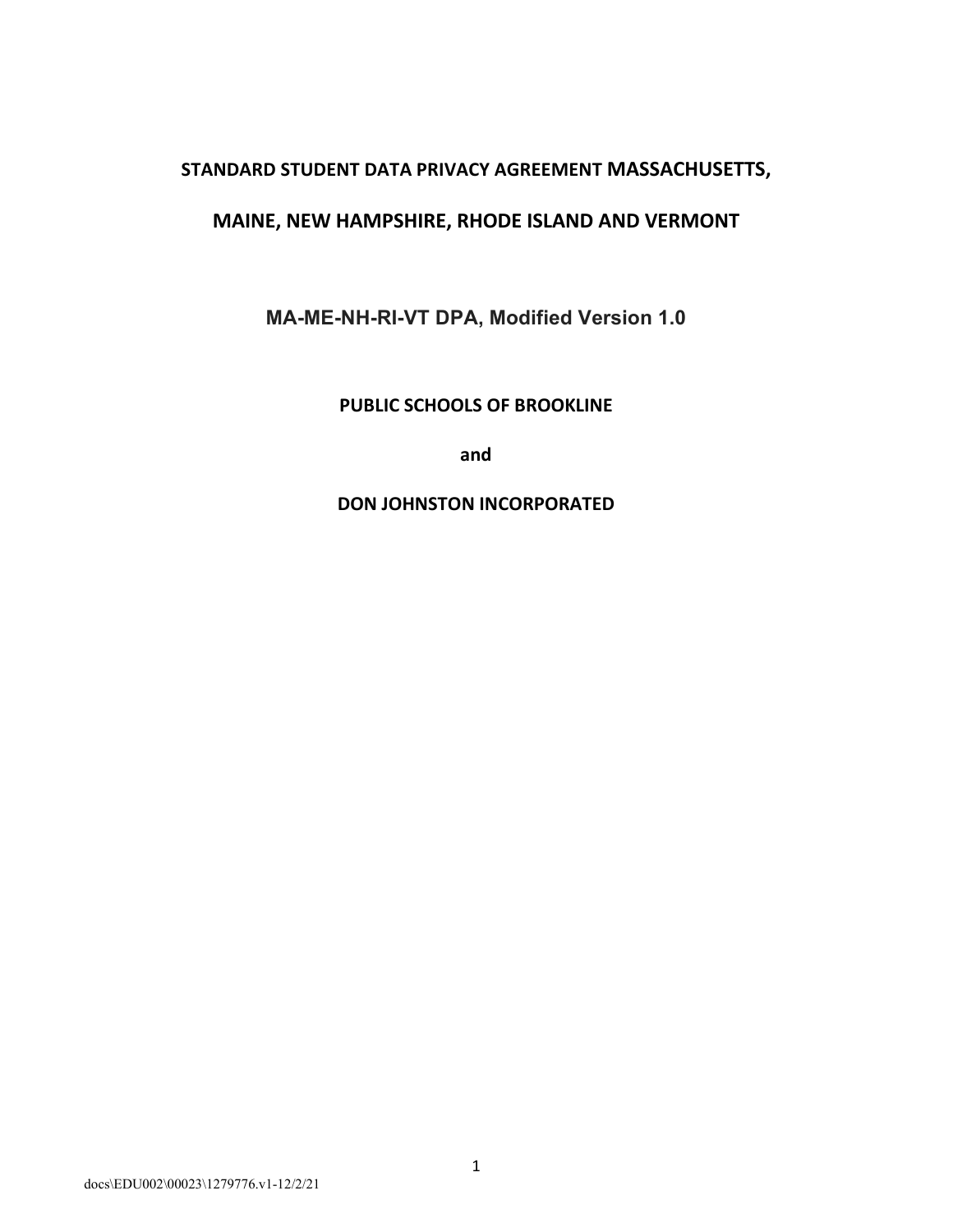This Student Data Privacy Agreement ("**DPA**") is entered into on the date of full execution (the "**Effective Date**") and is entered into by and between: Public Schools of Brookline, located at 333 Washington Street, Brookline, MA 02445 (the "**Local Education Agency**" or "**LEA**") and Don Johnston Incorporated, located at 26799 W Commerce Dr., #9675, Volo, IL 60073 (the "**Provider**").

**WHEREAS**, the Provider is providing educational or digital services to LEA.

**WHEREAS**, the Provider and LEA recognize the need to protect personally identifiable student information and other regulated data exchanged between them as required by applicable laws and regulations, such as the Family Educational Rights and Privacy Act ("**FERPA**") at 20 U.S.C. § 1232g (34 CFR Part 99); the Children's Online Privacy Protection Act ("COPPA") at 15 U.S.C. § 6501-6506 (16 CFR Part 312), applicable state privacy laws and regulations and

**WHEREAS**, the Provider and LEA desire to enter into this DPA for the purpose of establishing their respective obligations and duties in order to comply with applicable laws and regulations.

**NOW THEREFORE**, for good and valuable consideration, LEA and Provider agree as follows:

1. A description of the Services to be provided, the categories of Student Data that may be provided by LEA to Provider, and other information specific to this DPA are contained in the Standard Clauses hereto.

#### 2. **Special Provisions.** *Check if Required*

**√**If checked, the Supplemental State Terms and attached hereto as **Exhibit "G"** are hereby incorporated by reference into this DPA in their entirety.

**√**If Checked, the Provider, has signed **Exhibit "E"** to the Standard Clauses, otherwise known as General Offer of Privacy Terms

- 3. In the event of a conflict between the SDPC Standard Clauses, the State or Special Provisions will control. In the event there is conflict between the terms of the DPA and any other writing, including, but not limited to the Service Agreement and Provider Terms of Service or Privacy Policy the terms of this DPA shall control. Except as described in this paragraph herein, all other provisions of any other agreement shall remain in effect.
- 4. This DPA shall stay in effect for three years. Exhibit E will expire 3 years from the date the original DPA was signed.
- 5. The services to be provided by Provider to LEA pursuant to this DPA are detailed in **Exhibit "A"** (the "**Services**").
- 6. **Notices**. All notices or other communication required or permitted to be given hereunder may be given via e-mail transmission, or first-class mail, sent to the designated representatives below.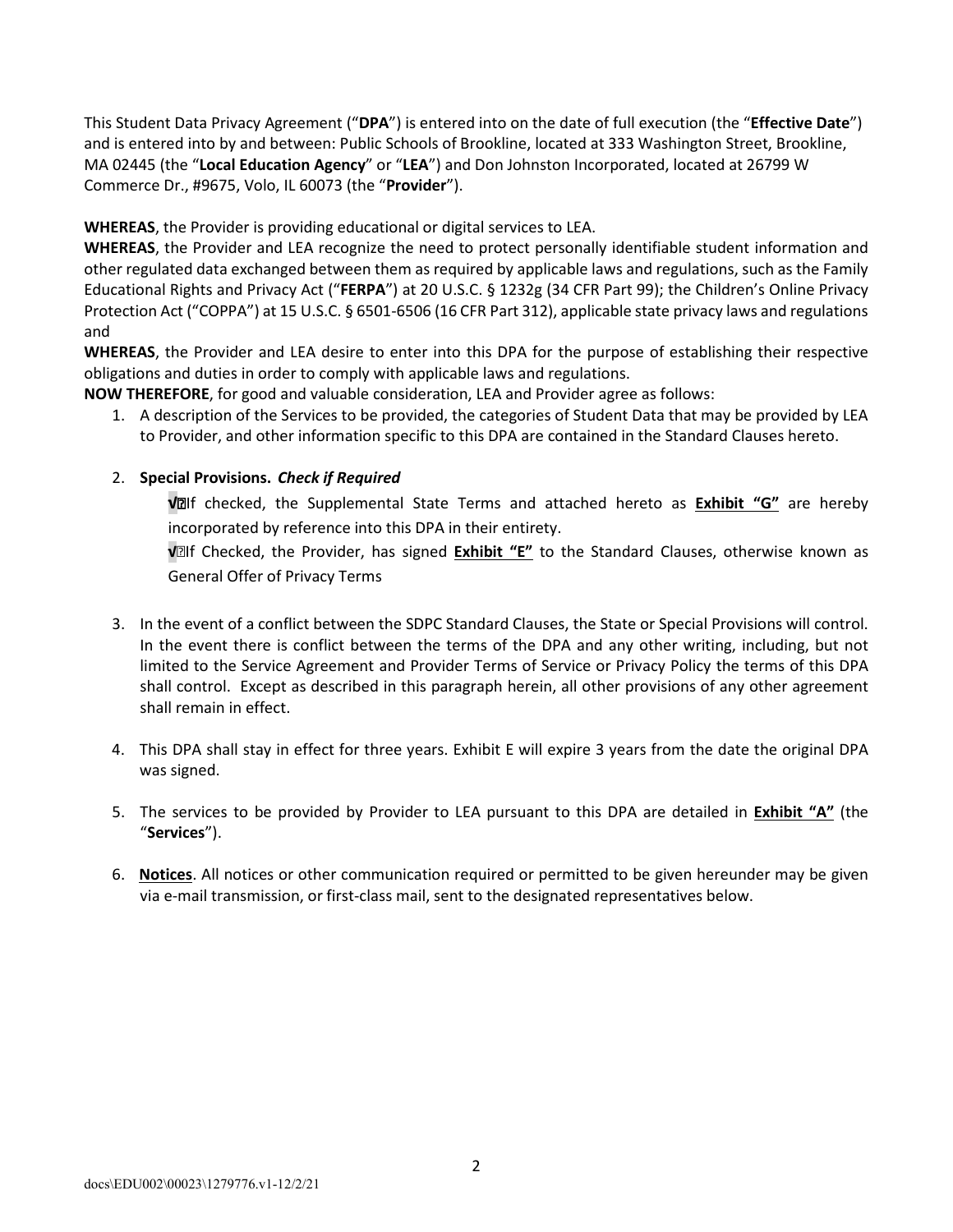The designated representative for the Provider for this DPA is:

Name: <u>Ruth Ziolkowski</u><br>
Title: President

Address: 26799 W Commerce Dr., Volo, IL 60073

Phone: 800.999.4660

Email: legal@donjohnston.com

The designated representative for the LEA for this DPA is:

Scott Moore, Director of Educational Technology and Libraries scott\_moore@psbma.org 617-713-5134 333 Washington Street, Brookline, MA 02445

**IN WITNESS WHEREOF**, LEA and Provider execute this DPA as of the Effective Date.

#### **PUBLIC SCHOOLS OF BROOKLINE**

By: Samuel A. RIPPIN<br>Samuel A. Rippin (Dec 15, 2021 16:23 EST)

Date: \_\_\_\_\_\_\_\_\_\_\_\_\_\_\_\_\_\_\_\_ 12/15/2021

Printed Name: \_\_\_\_\_\_\_\_\_\_\_\_\_\_\_\_\_\_\_\_\_\_\_\_\_\_\_\_\_\_\_\_\_\_\_\_\_\_\_\_ Samuel A. Rippin

Title/Position: \_\_\_\_\_\_\_\_\_\_\_\_\_\_\_\_\_\_\_\_\_\_\_\_\_\_\_\_\_\_\_\_\_\_\_\_\_\_\_\_\_ Deputy Superintendent, Administration and Finance

#### **DON JOHNSTON INCORPORATED**

 $By:$  funct  $\gamma w$ 

Date: <u>12/15/2021</u><br>Date: <u>\_\_\_\_\_\_\_\_\_\_\_\_\_\_\_\_\_\_\_\_\_\_\_\_\_\_</u>

Printed Name: Ruth Ziolkowski

Title/Position: President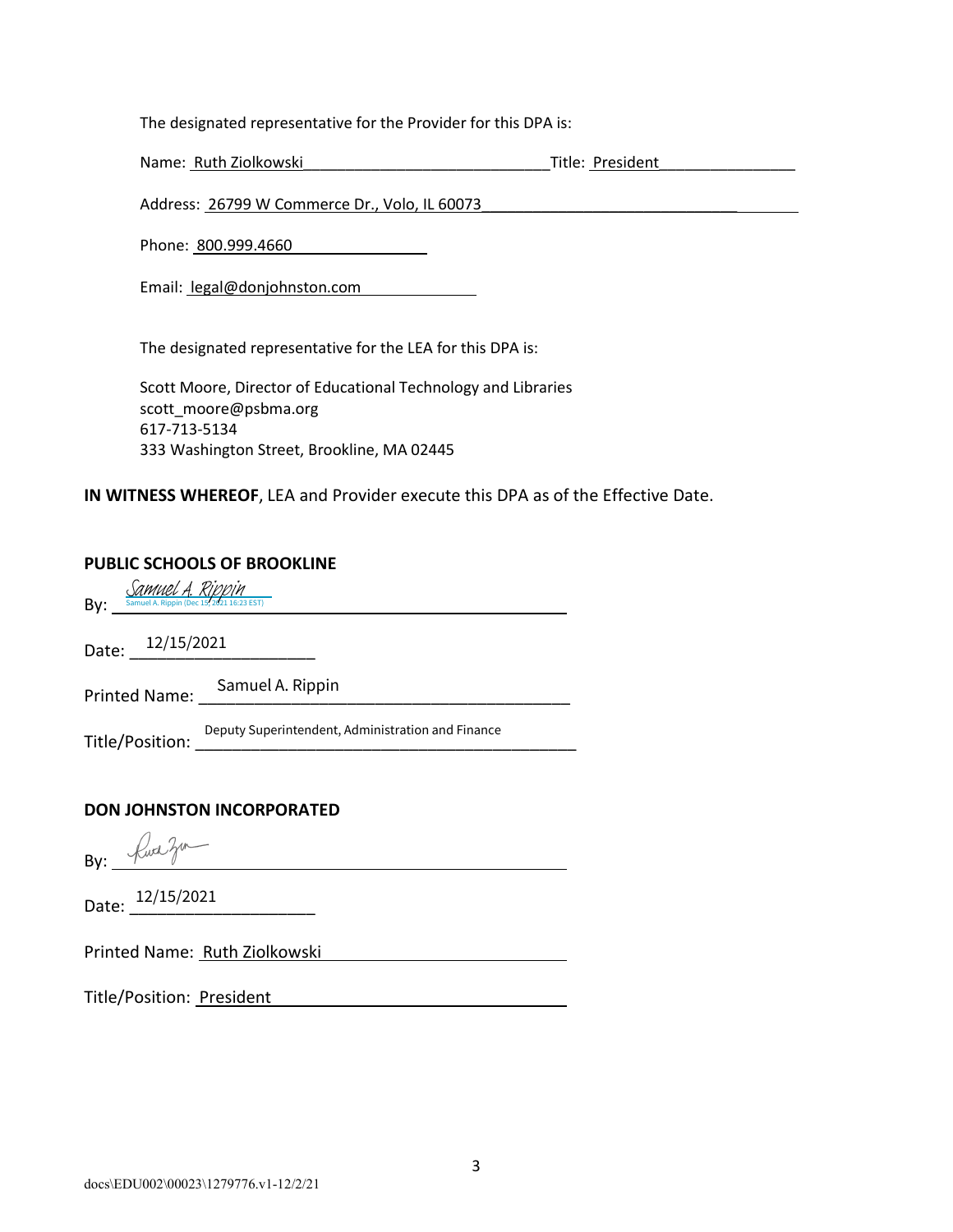#### **STANDARD CLAUSES**

Version 1.0

#### **ARTICLE I: PURPOSE AND SCOPE**

- **1. Purpose of DPA**. The purpose of this DPA is to describe the duties and responsibilities to protect Student Data including compliance with all applicable federal, state, and local privacy laws, rules, and regulations, all as may be amended from time to time. In performing these services, the Provider shall be considered a School Official with a legitimate educational interest, and performing services otherwise provided by the LEA. Provider shall be under the direct control and supervision of the LEA, with respect to its use of Student Data
- **2. Student Data to Be Provided**. In order to perform the Services described above, LEA shall provide Student Data as identified in the Schedule of Data, attached hereto as **Exhibit "B"**.
- **3. DPA Definitions**. The definition of terms used in this DPA is found in **Exhibit "C".** In the event of a conflict, definitions used in this DPA shall prevail over terms used in any other writing, including, but not limited to the Service Agreement, Terms of Service, Privacy Policies etc.

#### **ARTICLE II: DATA OWNERSHIP AND AUTHORIZED ACCESS**

- **1. Student Data Property of LEA**. All Student Data transmitted to the Provider pursuant to the Service Agreement is and will continue to be the property of and under the control of the LEA. The Provider further acknowledges and agrees that all copies of such Student Data transmitted to the Provider, including any modifications or additions or any portion thereof from any source, are subject to the provisions of this DPA in the same manner as the original Student Data. The Parties agree that as between them, all rights, including all intellectual property rights in and to Student Data contemplated per the Service Agreement, shall remain the exclusive property of the LEA. For the purposes of FERPA, the Provider shall be considered a School Official, under the control and direction of the LEA as it pertains to the use of Student Data, notwithstanding the above.
- **2. Parent Access**. To the extent required by law the LEA shall establish reasonable procedures by which a parent, legal guardian, or eligible student may review Education Records and/or Student Data correct erroneous information, and procedures for the transfer of student-generated content to a personal account, consistent with the functionality of services. Provider shall respond in a reasonably timely manner (and no later than forty-five (45) days from the date of the request or pursuant to the time frame required under state law for an LEA to respond to a parent or student, whichever is sooner) to the LEA's request for Student Data in a student's records held by the Provider to view or correct as necessary. In the event that a parent of a student or other individual contacts the Provider to review any of the Student Data accessed pursuant to the Services, the Provider shall refer the parent or individual to the LEA, who will follow the necessary and proper procedures regarding the requested information.
- **3. Separate Account**. If Student-Generated Content is stored or maintained by the Provider, Provider shall, at the request of the LEA, transfer, or provide a mechanism for the LEA to transfer, said Student-Generated Content to a separate account created by the student.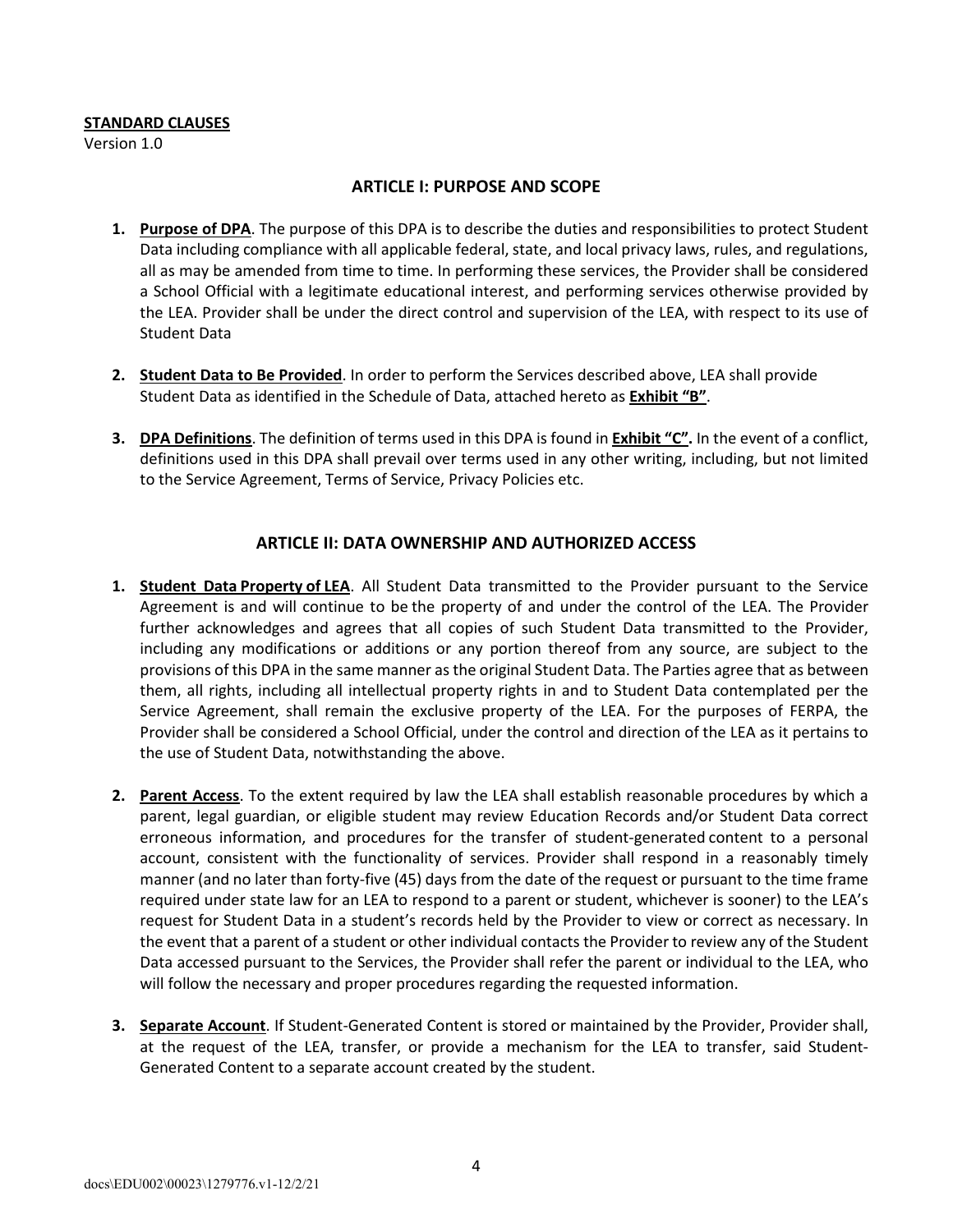Students can transfer pupil-generated content to a personal account under the following conditions:

- a. Organizational account must be active or within 30 days of termination.
- b. Student has an active account outside of the Organization.
- c. Request the form "Data Transfer: Student-Generated Content", which requires signatures by the Parent/Guardian and the LEA License Administrator
- d. Send completed form to legal@donjohnston.com from the License Administrator's email.
- **4. Law Enforcement Requests**. Should law enforcement or other government entities ("Requesting Party(ies)") contact Provider with a request for Student Data held by the Provider pursuant to the Services, the Provider shall notify the LEA in advance of a compelled disclosure to the Requesting Party, unless lawfully directed by the Requesting Party not to inform the LEA of the request.

**5. Subprocessors**. Provider shall enter into agreements with all Subprocessors performing functions for the Provider in order for the Provider to provide the Services pursuant to the Service Agreement, whereby the Subprocessors agree to protect Student Data in a manner no less stringent than the terms of this DPA.

#### **ARTICLE III: DUTIES OF LEA**

- **1. Provide Data in Compliance with Applicable Laws**. LEA shall provide Student Data for the purposes of obtaining the Services in compliance with all applicable federal, state, and local privacy laws, rules, and regulations, all as may be amended from time to time.
- **2. Annual Notification of Rights**. If the LEA has a policy of disclosing Education Records and/or Student Data under FERPA (34 CFR § 99.31(a)(1)), LEA shall include a specification of criteria for determining who constitutes a school official and what constitutes a legitimate educational interest in its annual notification of rights.
- **3. Reasonable Precautions**. LEA shall take reasonable precautions to secure usernames, passwords, and any other means of gaining access to the services and hosted Student Data.
- **4. Unauthorized Access Notification**. LEA shall notify Provider promptly of any known unauthorized access. LEA will assist Provider in any efforts by Provider to investigate and respond to any unauthorized access.

#### **ARTICLE IV: DUTIES OF PROVIDER**

- **1. Privacy Compliance**. The Provider shall comply with all applicable federal, state, and local laws, rules, and regulations pertaining to Student Data privacy and security, all as may be amended from time to time.
- **2. Authorized Use**. The Student Data shared pursuant to the Service Agreement, including persistent unique identifiers, shall be used for no purpose other than the Services outlined in Exhibit A or stated in the Service Agreement and/or otherwise authorized under the statutes referred to herein this DPA.
- **3. Provider Employee Obligation**. Provider shall require all of Provider's employees and agents who have access to Student Data to comply with all applicable provisions of this DPA with respect to the Student Data shared under the Service Agreement. Provider agrees to require and maintain an appropriate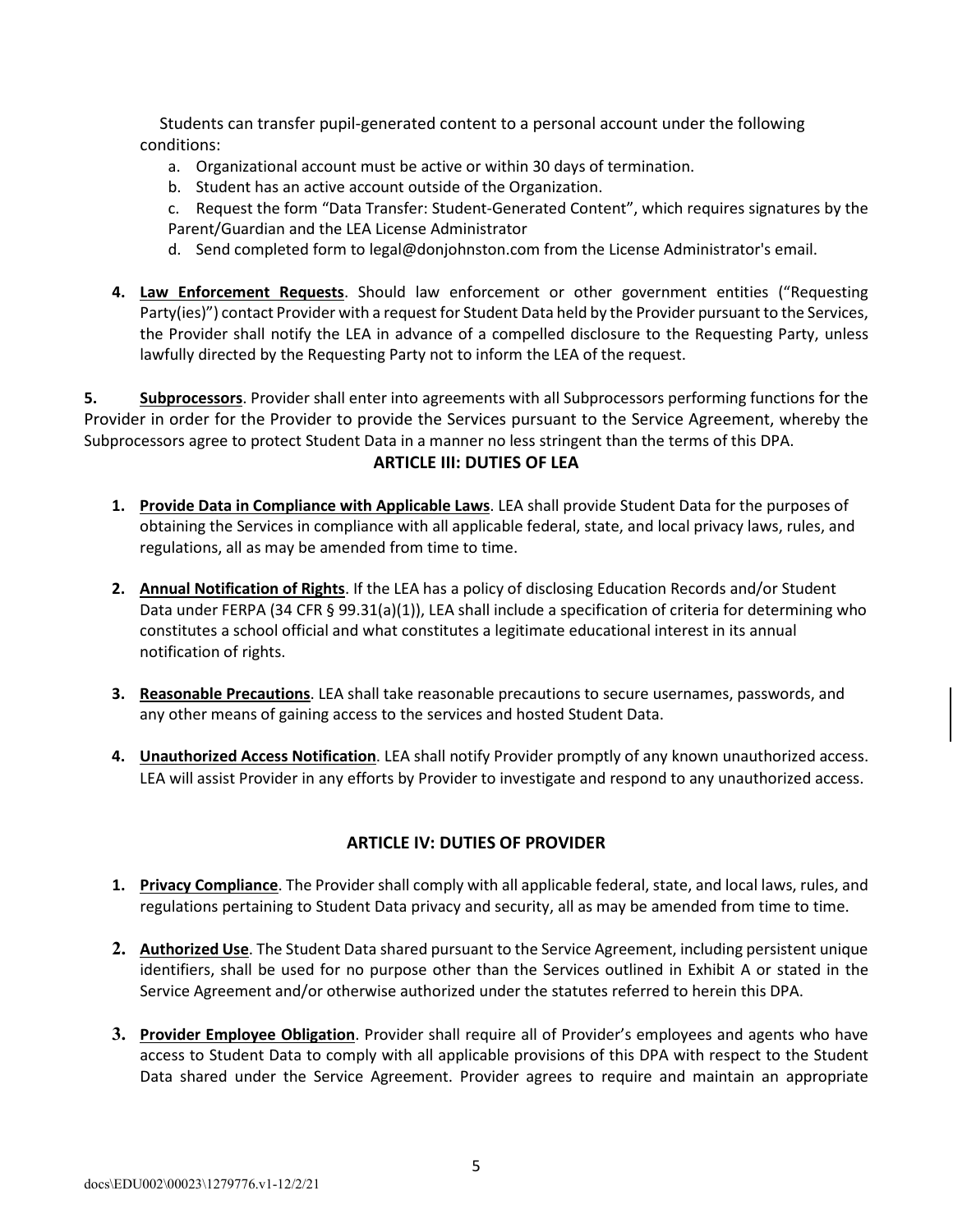confidentiality agreement from each employee or agent with access to Student Data pursuant to the Service Agreement.

- **4. No Disclosure**. Provider acknowledges and agrees that it shall not make any re-disclosure of any Student Data or any portion thereof, including without limitation, user content or other non-public information and/or personally identifiable information contained in the Student Data other than as directed or permitted by the LEA or this DPA. This prohibition against disclosure shall not apply to aggregate summaries of De-Identified information, Student Data disclosed pursuant to a lawfully issued subpoena or other legal process, or to subprocessors performing services on behalf of the Provider pursuant to this DPA. Provider will not Sell Student Data to any third party.
- **5. De-Identified Data**: Provider agrees not to attempt to re-identify de-identified Student Data. De-Identified Data may be used by the Provider for those purposes allowed under FERPA and the following purposes: (1) assisting the LEA or other governmental agencies in conducting research and other studies; and (2) research and development of the Provider's educational sites, services, or applications, and to demonstrate the effectiveness of the Services; and (3) for adaptive learning purpose and for customized student learning. Provider's use of De-Identified Data shall survive termination of this DPA or any request by LEA to return or destroy Student Data. Except for Subprocessors, Provider agrees not to transfer deidentified Student Data to any party unless (a) that party agrees in writing not to attempt re-identification, and (b) prior written notice has been given to the LEA who has provided prior written consent for such transfer. Prior to publishing any document that names the LEA explicitly or indirectly, the Provider shall obtain the LEA's written approval of the manner in which de-identified data is presented.
- **6. Disposition of Data**. LEA understands that upon completion of the terms of service agreement, and in the case that the pupil has no active personal account, all records are automatically removed in 30 days and 65 days within all backups. Deletion of data shall be in such a manner that it is permanently irretrievable in the normal course of business. The Provider shall dispose of Student Data within sixty (60) days of a written request from the LEA according to a schedule and procedure the Parties may reasonably agree. The duty to dispose of Student Data shall not extend to Student Data that has been De-Identified (to the extent retention by Provider is allowed under SOPPA) or placed in a separate student account pursuant to Article II, Paragraph 3.
- **7. Advertising Limitations.** Provider is prohibited from using, disclosing, or selling Student Data to (a) inform, influence, or enable Targeted Advertising; or (b) develop a profile of a student, family member/guardian or group, for any purpose other than providing the Service to LEA. This section does not prohibit Provider from using Student Data (i) for adaptive learning or customized student learning (including generating personalized learning recommendations); or (ii) to make product recommendations to teachers or LEA employees; or (iii) to notify account holders about new education product updates, features, or services or from otherwise using Student Data as permitted in this DPA and its accompanying exhibits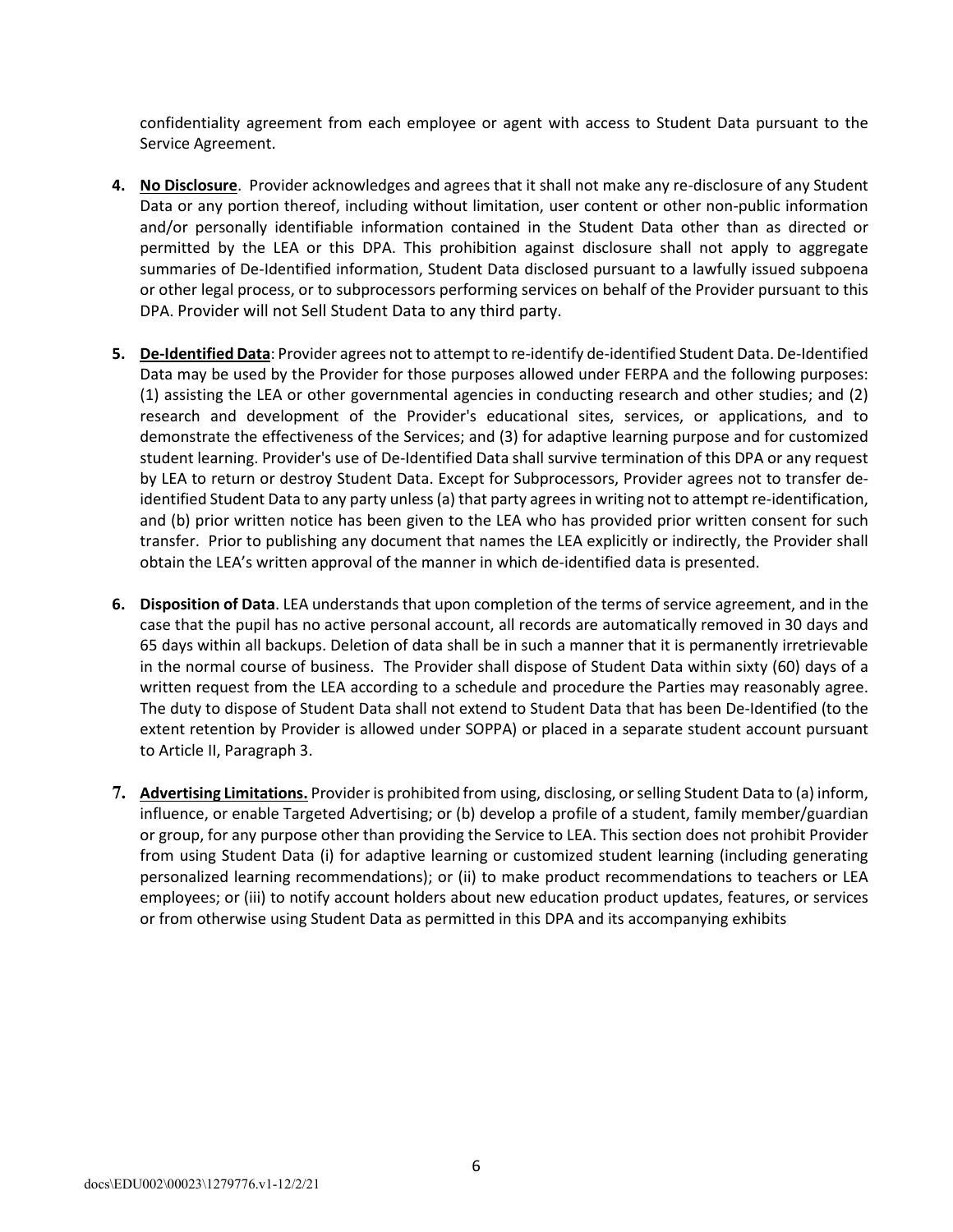#### **ARTICLE V: DATA PROVISIONS**

- **1. Data Storage**. Where required by applicable law, Student Data shall be stored within the United States.
- **2. Audits.** Upon request, Provider will provide to LEA a certification indicating that an independent vulnerability or risk assessment of the Provider's data security program has occurred. The Provider will cooperate reasonably with the LEA and any local, state, or federal agency with oversight authority or jurisdiction in connection with any agency audit or investigation of the Provider and/or delivery of Services to students and/or the LEA, and shall provide reasonable access to the Provider's facilities, staff, agents and LEA's Student Data and all records pertaining to the Provider, LEA and delivery of services to the LEA. Reasonable cooperation and access means acting in compliance with all applicable laws, and does not include compromising the Provider's sensitive or proprietary data outside the scope of Student Data. Failure to reasonably cooperate shall be deemed a material breach of the DPA.
- **3. Data Security**. The Provider agrees to utilize administrative, physical, and technical safeguards designed to protect Student Data from unauthorized access, disclosure, acquisition, destruction, use, or modification. The Provider shall adhere to any applicable law relating to data security. The provider shall implement an adequate Cybersecurity Framework based on one of the nationally recognized standards set forth in **Exhibit "F"**. Exclusions, variations, or exemptions to the identified Cybersecurity Framework must be detailed in an attachment. Additionally, Provider may choose to further detail its security programs and measures that augment or are in addition to the Cybersecurity Framework in **Exhibit "F"**. Provider shall provide, in the Standard Schedule to the DPA, contact information of an employee who LEA may contact if there are any data security concerns or questions.
- **4. Data Breach**. In the event of an unauthorized release, disclosure or acquisition of Student Data that compromises the security, confidentiality or integrity of the Student Data maintained by the Provider the Provider shall provide notification to LEA within seventy-two (72) hours of confirmation of the incident, unless notification within this time limit would disrupt investigation of the incident by law enforcement. In such an event, notification shall be made within a reasonable time after the incident. Provider shall follow the following process:
	- (1) The security breach notification described above shall include, at a minimum, the following information to the extent known by the Provider and as it becomes available:
		- i. The name and contact information of the reporting LEA subject to this section.
		- ii. A list of the types of personal information that were or are reasonably believed to have been the subject of a breach.
		- iii. If the information is possible to determine at the time the notice is provided, then either (1) the date of the breach, (2) the estimated date of the breach, or (3) the date range within which the breach occurred. The notification shall also include the date of the notice.
		- iv. Whether the notification was delayed as a result of a law enforcement investigation, if that information is possible to determine at the time the notice is provided; and
		- v. A general description of the breach incident, if that information is possible to determine at the time the notice is provided.
	- (2) Provider agrees to adhere to all federal and state requirements with respect to a data breach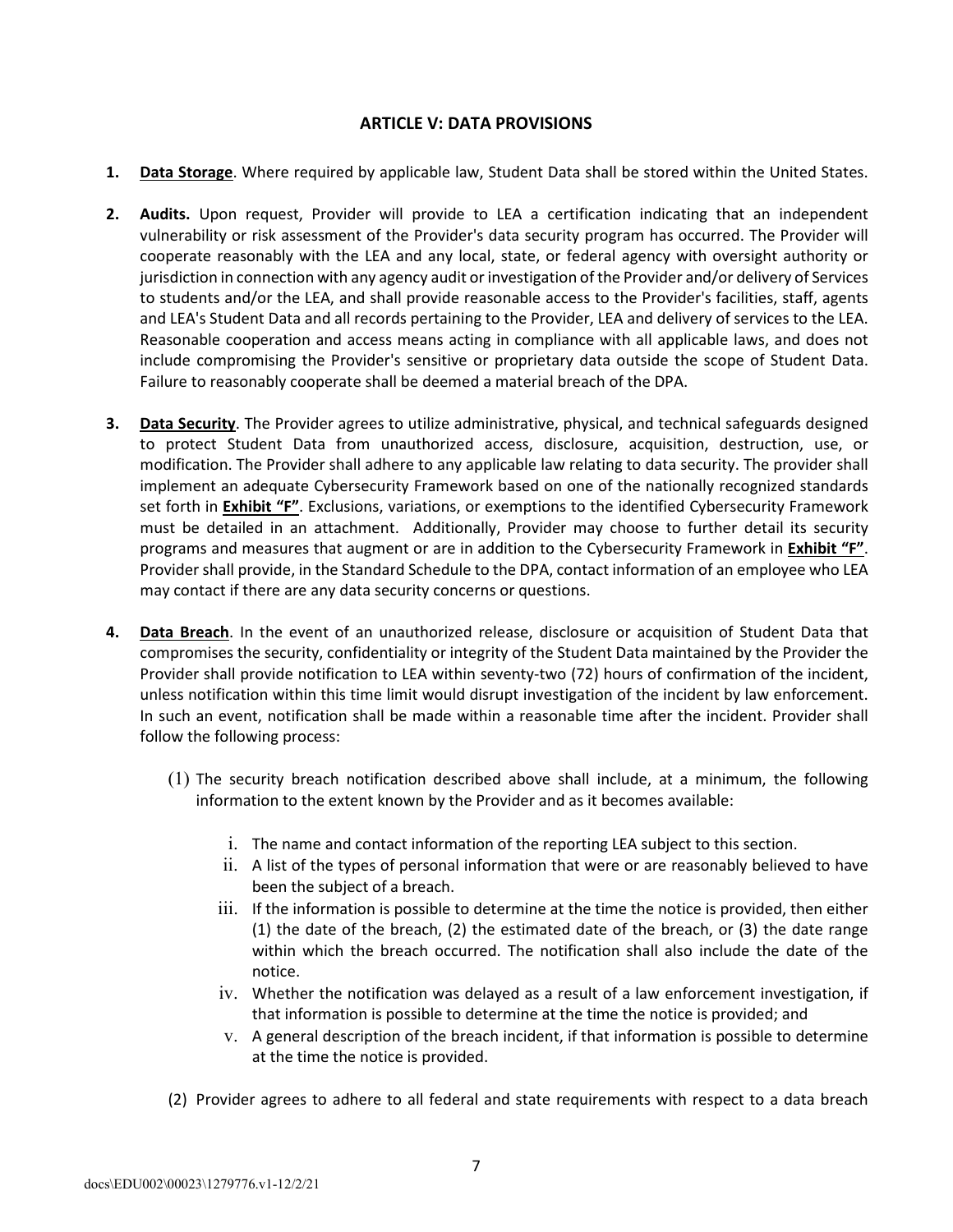related to the Student Data, including, when appropriate or required, the required responsibilities and procedures for notification and mitigation of any such data breach.

- (3) Provider further acknowledges and agrees to have a written incident response plan that reflects best practices and is consistent with industry standards and federal and state law for responding to a data breach, breach of security, privacy incident or unauthorized acquisition or use of Student Data or any portion thereof, including personally identifiable information and agrees to provide LEA, upon request, with a summary of said written incident response plan.
- (4) LEA shall provide notice and facts surrounding the breach to the affected students, parents or guardians.
- (5) In the event of a breach originating from LEA's use of the Service, Provider shall cooperate with LEA to the extent necessary to expeditiously secure Student Data.

#### **ARTICLE VI: GENERAL OFFER OF TERMS**

Provider may, by signing the attached form of "General Offer of Privacy Terms" (General Offer, attached hereto as **Exhibit "E"**), be bound by the terms of **Exhibit "E"** to any other LEA who signs the acceptance on said Exhibit. The form is limited by the terms and conditions described therein.

#### **ARTICLE VII: MISCELLANEOUS**

- **1. Termination**. In the event that either Party seeks to terminate this DPA, they may do so by mutual written consent so long as the Service Agreement has lapsed or has been terminated. Either party may terminate this DPA and any service agreement or contract if the other party breaches any terms of this DPA.
- **2. Effect of Termination Survival**. If the Service Agreement is terminated, the Provider shall destroy all of LEA's Student Data pursuant to Article IV, section 6.
- **3. Priority of Agreements**. This DPA shall govern the treatment of Student Data in order to comply with the privacy protections, including those found in FERPA and all applicable privacy statutes identified in this DPA. In the event there is conflict between the terms of the DPA and the Service Agreement, Terms of Service, Privacy Policies, or with any other bid/RFP, license agreement, or writing, the terms of this DPA shall apply and take precedence. In the event of a conflict between the SDPC Standard Clauses and the Supplemental State Terms, the Supplemental State Terms will control. Except as described in this paragraph herein, all other provisions of the Service Agreement shall remain in effect.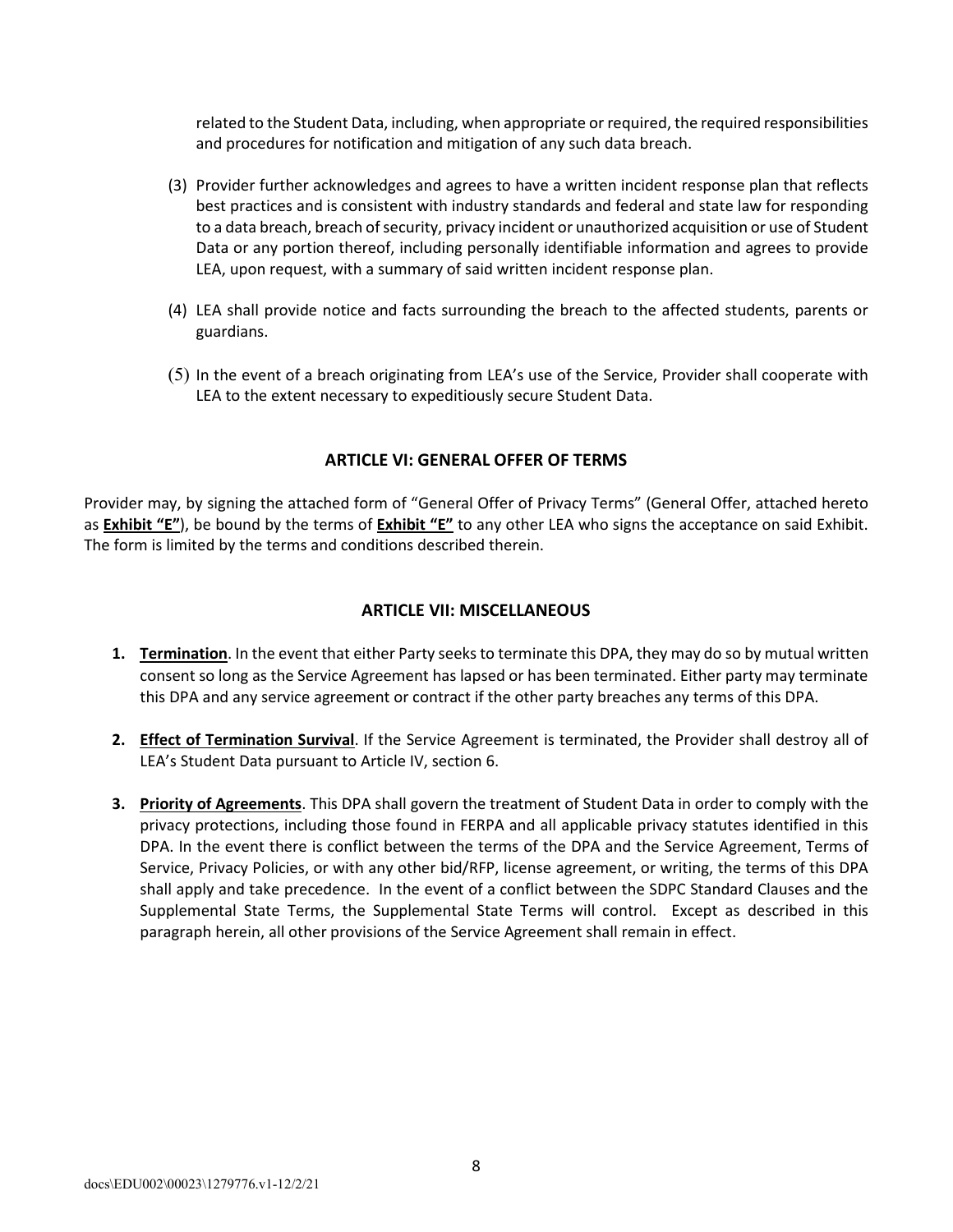- **4. Entire Agreement**. This DPA and the Service Agreement constitute the entire agreement of the Parties relating to the subject matter hereof and supersedes all prior communications, representations, or agreements, oral or written, by the Parties relating thereto. This DPA may be amended and the observance of any provision of this DPA may be waived (either generally or in any particular instance and either retroactively or prospectively) only with the signed written consent of both Parties. Neither failure nor delay on the part of any Party in exercising any right, power, or privilege hereunder shall operate as a waiver of such right, nor shall any single or partial exercise of any such right, power, or privilege preclude any further exercise thereof or the exercise of any other right, power, or privilege.
- **5. Severability**. Any provision of this DPA that is prohibited or unenforceable in any jurisdiction shall, as to such jurisdiction, be ineffective to the extent of such prohibition or unenforceability without invalidating the remaining provisions of this DPA, and any such prohibition or unenforceability in any jurisdiction shall not invalidate or render unenforceable such provision in any other jurisdiction. Notwithstanding the foregoing, if such provision could be more narrowly drawn so as not to be prohibited or unenforceable in such jurisdiction while, at the same time, maintaining the intent of the Parties, it shall, as to such jurisdiction, be so narrowly drawn without invalidating the remaining provisions of this DPA or affecting the validity or enforceability of such provision in any other jurisdiction.
- **6. Governing Law; Venue and Jurisdiction**. THIS DPA WILL BE GOVERNED BY AND CONSTRUED IN ACCORDANCE WITH THE LAWS OF THE STATE OF THE LEA, WITHOUT REGARD TO CONFLICTS OF LAW PRINCIPLES. EACH PARTY CONSENTS AND SUBMITS TO THE SOLE AND EXCLUSIVE JURISDICTION TO THE STATE AND FEDERAL COURTS FOR THE COUNTY OF THE LEA FOR ANY DISPUTE ARISING OUT OF OR RELATING TO THIS DPA OR THE TRANSACTIONS CONTEMPLATED HEREBY.
- **7. Successors Bound**: This DPA is and shall be binding upon the respective successors in interest to Provider in the event of a merger, acquisition, consolidation or other business reorganization or sale of all or substantially all of the assets of such business In the event that the Provider sells, merges, or otherwise disposes of its business to a successor during the term of this DPA, the Provider shall provide written notice to the LEA no later than sixty (60) days after the closing date of sale, merger, or disposal. Such notice shall include a written, signed assurance that the successor will assume the obligations of the DPA and any obligations with respect to Student Data within the Service Agreement. The LEA has the authority to terminate the DPA if it disapproves of the successor to whom the Provider is selling, merging, or otherwise disposing of its business.
- **8. Authority.** Each party represents that it is authorized to bind to the terms of this DPA, including confidentiality and destruction of Student Data and any portion thereof contained therein, all related or associated institutions, individuals, employees or contractors who may have access to the Student Data and/or any portion thereof.
- **9. Waiver**. No delay or omission by either party to exercise any right hereunder shall be construed as a waiver of any such right and both parties reserve the right to exercise any such right from time to time, as often as may be deemed expedient.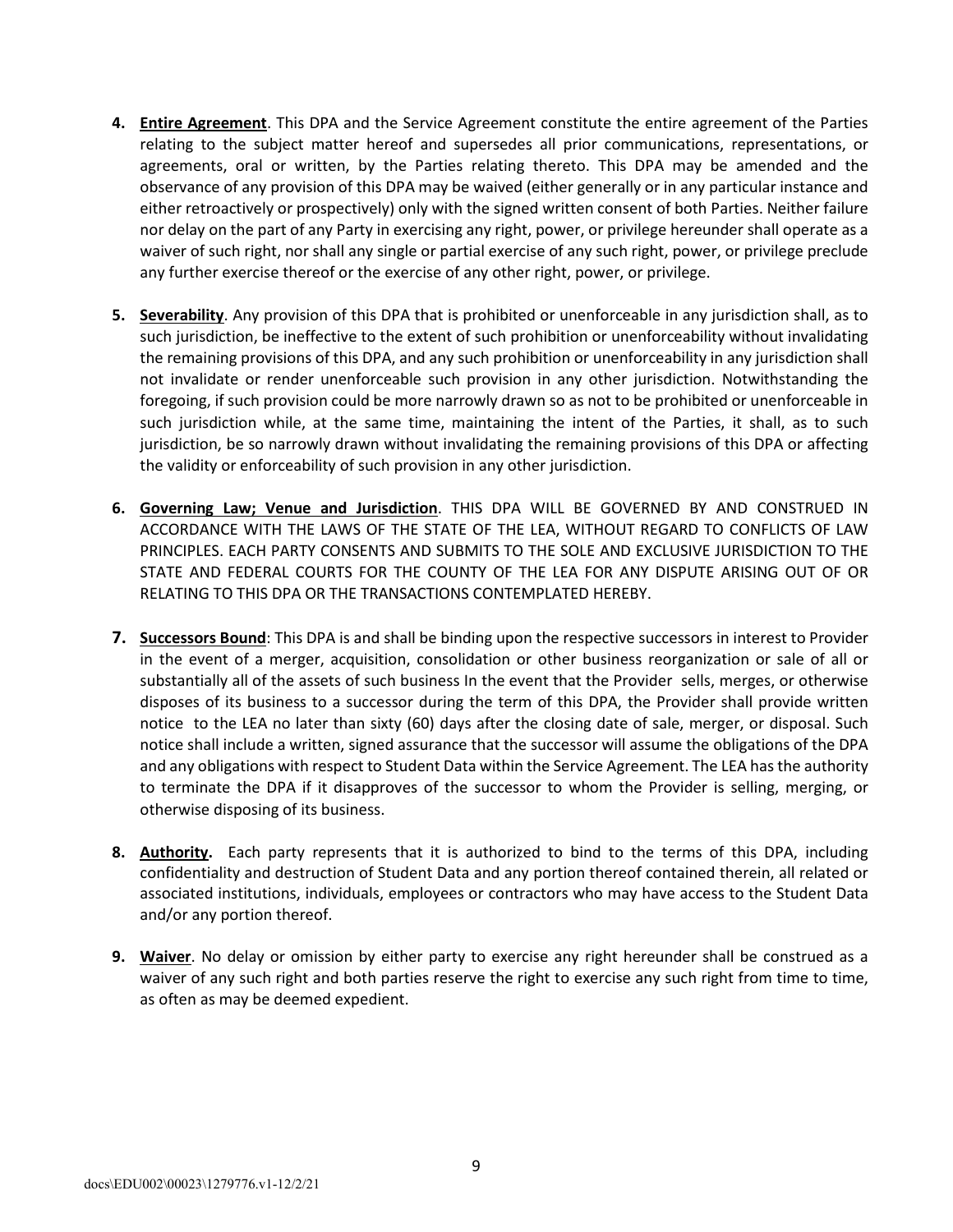#### **EXHIBIT "A"**

#### **DESCRIPTION OF SERVICES**

**Snap & Read Universal,** a Text Reader to read aloud materials as well as support students in comprehending materials.

**Co:Writer,** a Word Prediction, Speech to Text and Translation tool to support struggling writers.

**uPAR** (Universal Protocol for Accommodations in Reading), a data tool to help educators match students to reading accommodations.

**Wordbank Universal** extracts words, places, people, facts and dates into a meaningful format.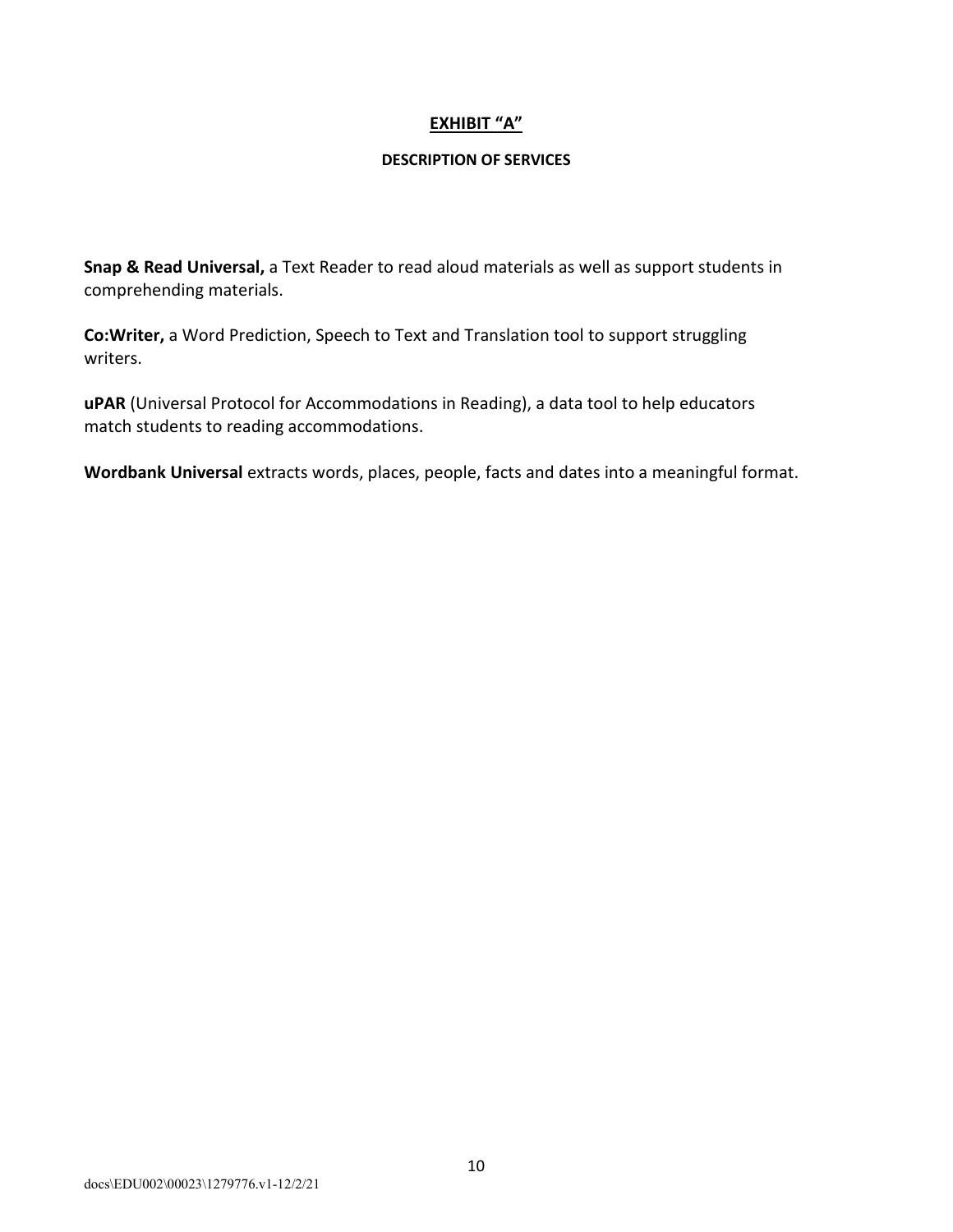#### **EXHIBIT "B" SCHEDULE OF DATA**

| <b>Category of Data</b>                     | <b>Elements</b>                                                                                   | <b>Check if</b><br><b>Used by</b><br>Your<br>System |
|---------------------------------------------|---------------------------------------------------------------------------------------------------|-----------------------------------------------------|
| Application                                 | IP Addresses of users, Use of cookies, etc.                                                       | X                                                   |
| <b>Technology Meta</b><br>Data              | Other application technology meta data-Please specify:                                            |                                                     |
| <b>Application Use</b><br><b>Statistics</b> | Meta data on user interaction with application                                                    | X                                                   |
| Assessment                                  | Standardized test scores                                                                          |                                                     |
|                                             | Observation data                                                                                  |                                                     |
|                                             | Other assessment data-Please specify:<br>uPAR: Collects data for reading accommodation conditions | X                                                   |
| Attendance                                  | Student school (daily) attendance data                                                            |                                                     |
|                                             | Student class attendance data                                                                     |                                                     |
| Communications                              | Online communications captured (emails, blog entries)                                             |                                                     |
| Conduct                                     | Conduct or behavioral data                                                                        |                                                     |
| Demographics                                | Date of Birth                                                                                     |                                                     |
|                                             | Place of Birth                                                                                    |                                                     |
|                                             | Gender                                                                                            |                                                     |
|                                             | Ethnicity or race                                                                                 |                                                     |
|                                             | Language information (native, or primary language spoken by student)                              |                                                     |
|                                             | Other demographic information-Please specify:                                                     |                                                     |
| Enrollment                                  | Student school enrollment                                                                         |                                                     |
|                                             | Student grade level                                                                               | X (uPAR)                                            |
|                                             | Homeroom                                                                                          |                                                     |
|                                             | Guidance counselor                                                                                |                                                     |
|                                             | Specific curriculum programs                                                                      |                                                     |
|                                             | Year of graduation                                                                                |                                                     |
|                                             | Other enrollment information-Please specify:                                                      |                                                     |
| Parent/Guardian                             | Address                                                                                           |                                                     |
| <b>Contact Information</b>                  | Email                                                                                             |                                                     |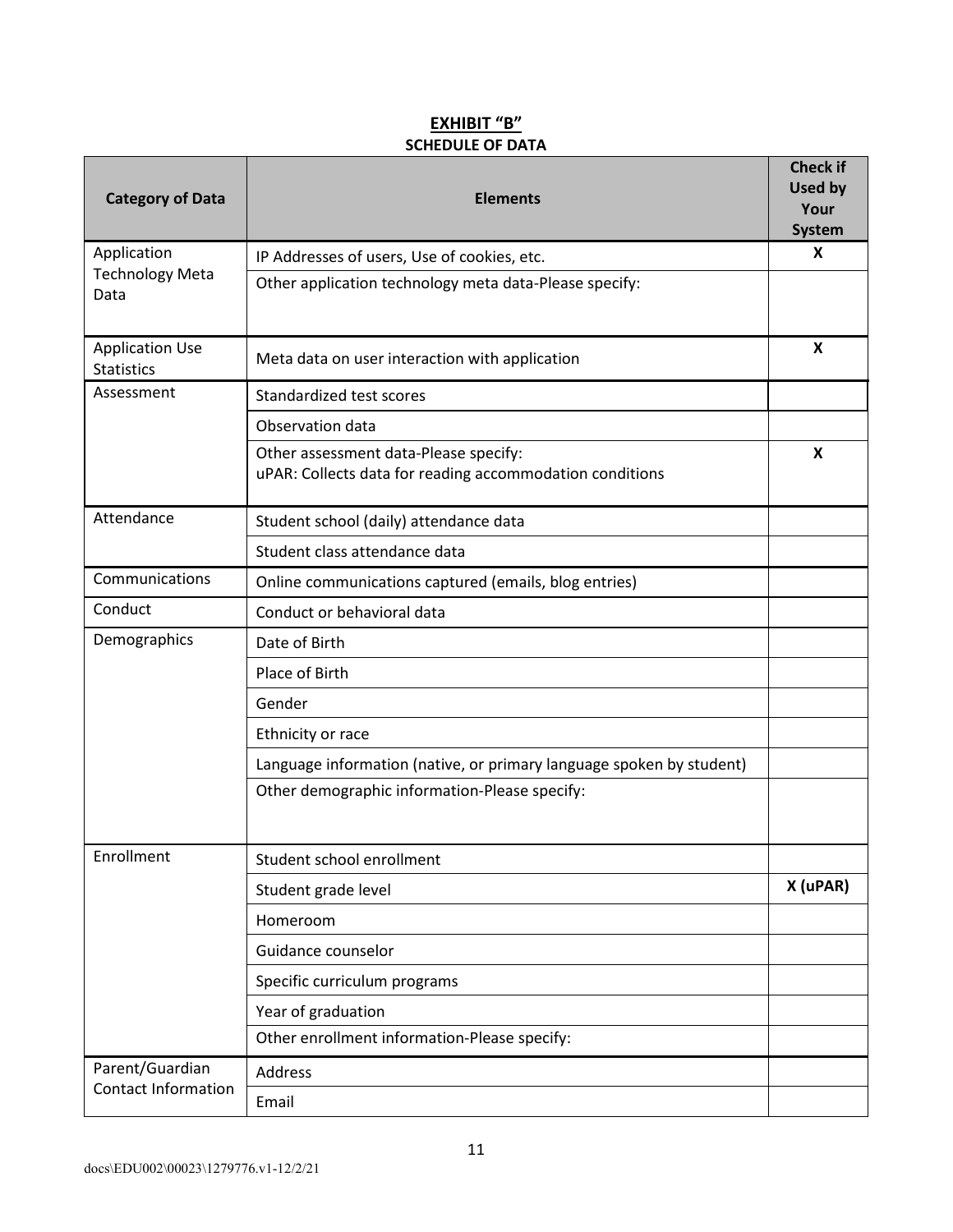|                                      | Phone                                                                                                                     |                                                             |  |
|--------------------------------------|---------------------------------------------------------------------------------------------------------------------------|-------------------------------------------------------------|--|
| Parent/Guardian ID                   | Parent ID number (created to link parents to students)                                                                    |                                                             |  |
| Parent/Guardian<br>Name              | First and/or Last                                                                                                         |                                                             |  |
| Schedule                             | Student scheduled courses                                                                                                 |                                                             |  |
|                                      | Teacher names                                                                                                             |                                                             |  |
| Special Indicator                    | English language learner information                                                                                      |                                                             |  |
|                                      | Low income status                                                                                                         |                                                             |  |
|                                      | Medical alerts/ health data                                                                                               |                                                             |  |
|                                      | Student disability information                                                                                            |                                                             |  |
|                                      | Specialized education services (IEP or 504)                                                                               |                                                             |  |
|                                      | Living situations (homeless/foster care)                                                                                  |                                                             |  |
|                                      | Other indicator information-Please specify:                                                                               |                                                             |  |
|                                      |                                                                                                                           |                                                             |  |
| <b>Student Contact</b>               | Address                                                                                                                   |                                                             |  |
| Information                          | Email                                                                                                                     | X                                                           |  |
|                                      | Phone                                                                                                                     |                                                             |  |
| <b>Student Identifiers</b>           | Local (School district) ID number                                                                                         |                                                             |  |
|                                      | State ID number                                                                                                           |                                                             |  |
|                                      | Provider/App assigned student ID number                                                                                   |                                                             |  |
|                                      | Student app username                                                                                                      | X (only if not<br>using Google<br>or other<br>login)        |  |
|                                      | Student app passwords                                                                                                     | <b>X</b> (only if not<br>using Google<br>or other<br>login) |  |
| <b>Student Name</b>                  | First and/or Last                                                                                                         | X                                                           |  |
| Student In App<br>Performance        | Program/application performance (typing program-student types 60<br>wpm, reading program-student reads below grade level) | X                                                           |  |
| <b>Student Program</b><br>Membership | Academic or extracurricular activities a student may belong to or<br>participate in                                       |                                                             |  |
| <b>Student Survey</b><br>Responses   | Student responses to surveys or questionnaires                                                                            |                                                             |  |
| Student work                         | Student generated content; writing, pictures, etc.                                                                        | X (Co:Writer<br>App;<br>Snap&Read<br>Outlines)              |  |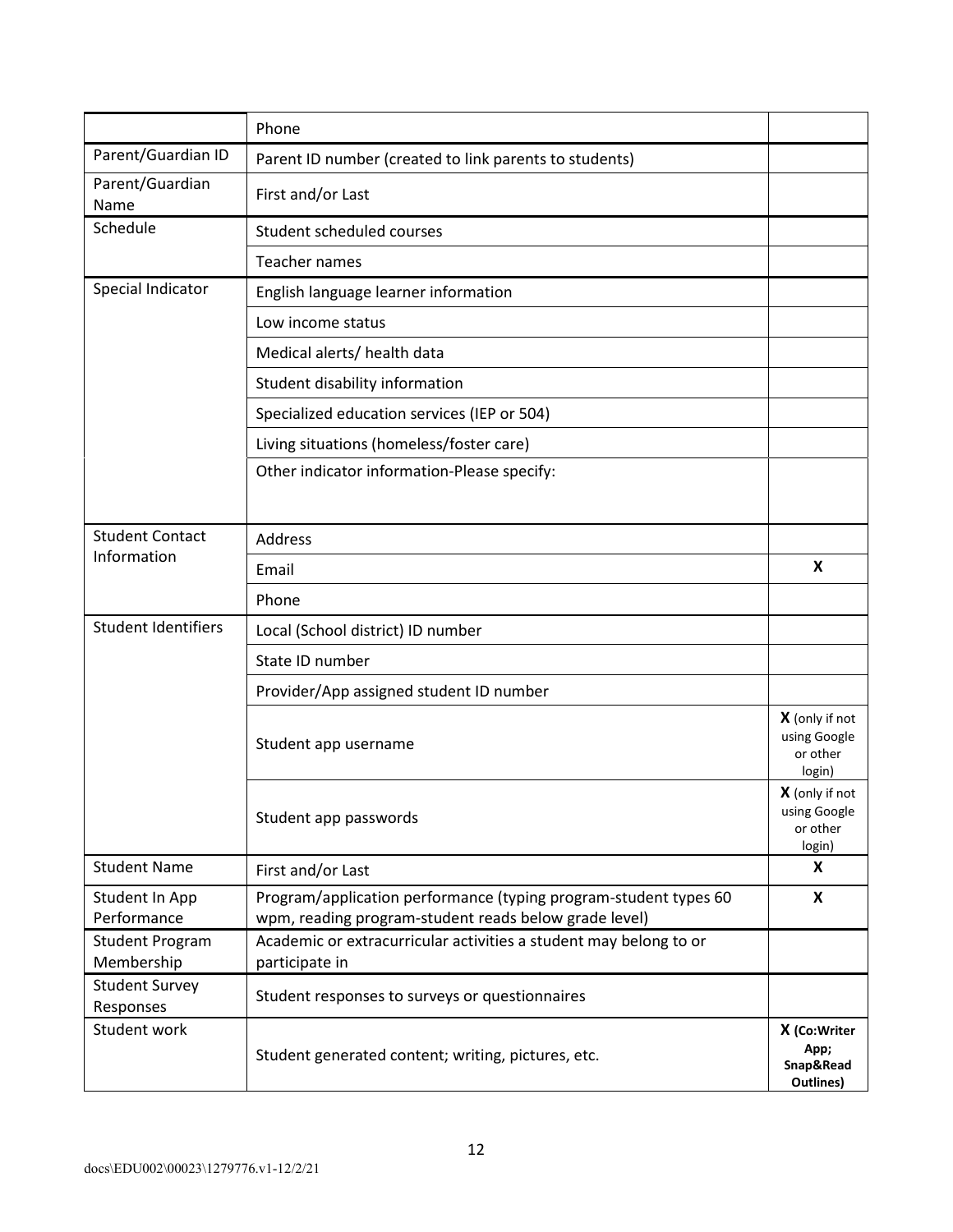|                | Other student work data -Please specify:                                                                                                                                                                                                                                                                                                    |   |
|----------------|---------------------------------------------------------------------------------------------------------------------------------------------------------------------------------------------------------------------------------------------------------------------------------------------------------------------------------------------|---|
| Transcript     | Student course grades                                                                                                                                                                                                                                                                                                                       |   |
|                | Student course data                                                                                                                                                                                                                                                                                                                         |   |
|                | Student course grades/ performance scores                                                                                                                                                                                                                                                                                                   |   |
|                | Other transcript data - Please specify:                                                                                                                                                                                                                                                                                                     |   |
| Transportation | Student bus assignment                                                                                                                                                                                                                                                                                                                      |   |
|                | Student pick up and/or drop off location                                                                                                                                                                                                                                                                                                    |   |
|                | Student bus card ID number                                                                                                                                                                                                                                                                                                                  |   |
|                | Other transportation data - Please specify:                                                                                                                                                                                                                                                                                                 |   |
| Other          | Please list each additional data element used, stored, or collected by<br>your application:                                                                                                                                                                                                                                                 | X |
|                | Independent reading level for uPAR only. Readability of text student<br>reads (Snap&Read). CoWriter shows word lists of words being used and<br>ones not yet being used in the student's writing.                                                                                                                                           |   |
|                | See Privacy Policies for specific listing of data collected and what<br>elements that are required and optional. Updates will be reflected in<br>these documents. For clarity sake, the references are solely to show the<br>data elements collected. The link does not incorporate the other terms<br>of the privacy policy into this DPA. |   |
|                | Snap & Read Universal: https://login.donjohnston.net/tos/privacy-<br>policy/sru                                                                                                                                                                                                                                                             |   |
|                | Co:Writer Universal: https://login.donjohnston.net/tos/privacy-<br>policy/cowriter                                                                                                                                                                                                                                                          |   |
|                | uPAR: https://login.donjohnston.net/tos/privacy-policy/par                                                                                                                                                                                                                                                                                  |   |
|                | Word Bank: https://login.donjohnston.net/tos/privacy-policy/wbu                                                                                                                                                                                                                                                                             |   |
| None           | No Student Data collected at this time. Provider will immediately notify<br>LEA if this designation is no longer applicable.                                                                                                                                                                                                                |   |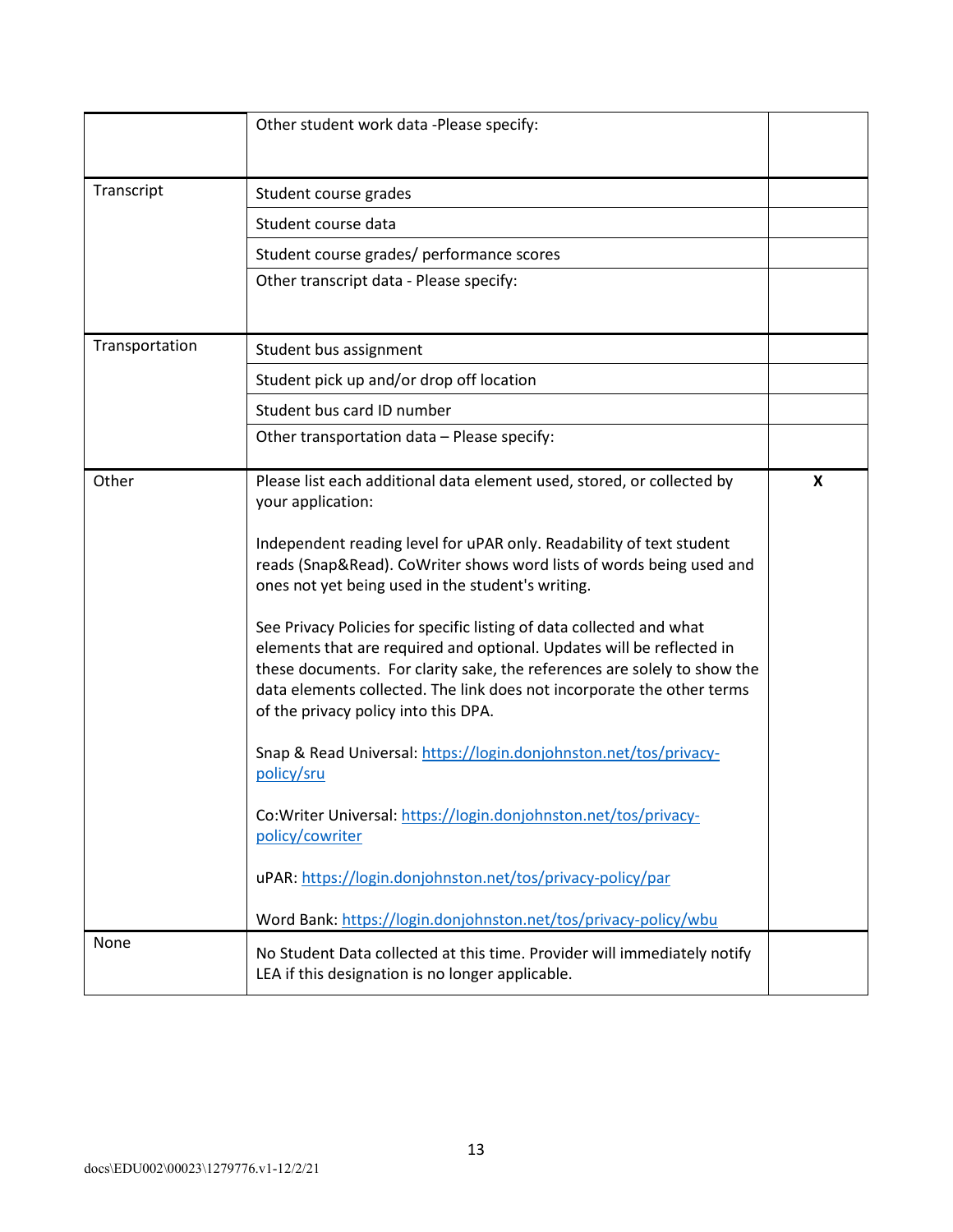#### **EXHIBIT "C" DEFINITIONS**

**De-Identified Data and De-Identification**: Records and information are considered to be de-identified when all personally identifiable information has been removed or obscured, such that the remaining information does not reasonably identify a specific individual, including, but not limited to, any information that, alone or in combination is linkable to a specific student and provided that the educational agency, or other party, has made a reasonable determination that a student's identity is not personally identifiable, taking into account reasonable available information.

**Educational Records**: Educational Records are records, files, documents, and other materials directly related to a student and maintained by the school or local education agency, or by a person acting for such school or local education agency, including but not limited to, records encompassing all the material kept in the student's cumulative folder, such as general identifying data, records of attendance and of academic work completed, records of achievement, and results of evaluative tests, health data, disciplinary status, test protocols and individualized education programs.

**Metadata**: means information that provides meaning and context to other data being collected; including, but not limited to: date and time records and purpose of creation Metadata that have been stripped of all direct and indirect identifiers are not considered Personally Identifiable Information.

**Operator**: means the operator of an internet website, online service, online application, or mobile application with actual knowledge that the site, service, or application is used for K–12 school purposes. Any entity that operates an internet website, online service, online application, or mobile application that has entered into a signed, written agreement with an LEA to provide a service to that LEA shall be considered an "operator" for the purposes of this section.

**Originating** LEA: An LEA who originally executes the DPA in its entirety with the Provider.

**Provider**: For purposes of the DPA, the term "Provider" means provider of digital educational software or services, including cloud-based services, for the digital storage, management, and retrieval of Student Data. Within the DPA the term "Provider" includes the term "Third Party" and the term "Operator" as used in applicable state statutes.

**Student Generated Content**: The term "student-generated content" means materials or content created by a student in the services including, but not limited to, essays, research reports, portfolios, creative writing, music or other audio files, photographs, videos, and account information that enables ongoing ownership of student content.

**School Official**: For the purposes of this DPA and pursuant to 34 CFR § 99.31(b), a School Official is a contractor that: (1) Performs an institutional service or function for which the agency or institution would otherwise use employees; (2) Is under the direct control of the agency or institution with respect to the use and maintenance of Student Data including Education Records; and (3) Is subject to 34 CFR § 99.33(a) governing the use and redisclosure of personally identifiable information from Education Records.

**Service Agreement**: Refers to the Contract, Purchase Order or Terms of Service or Terms of Use.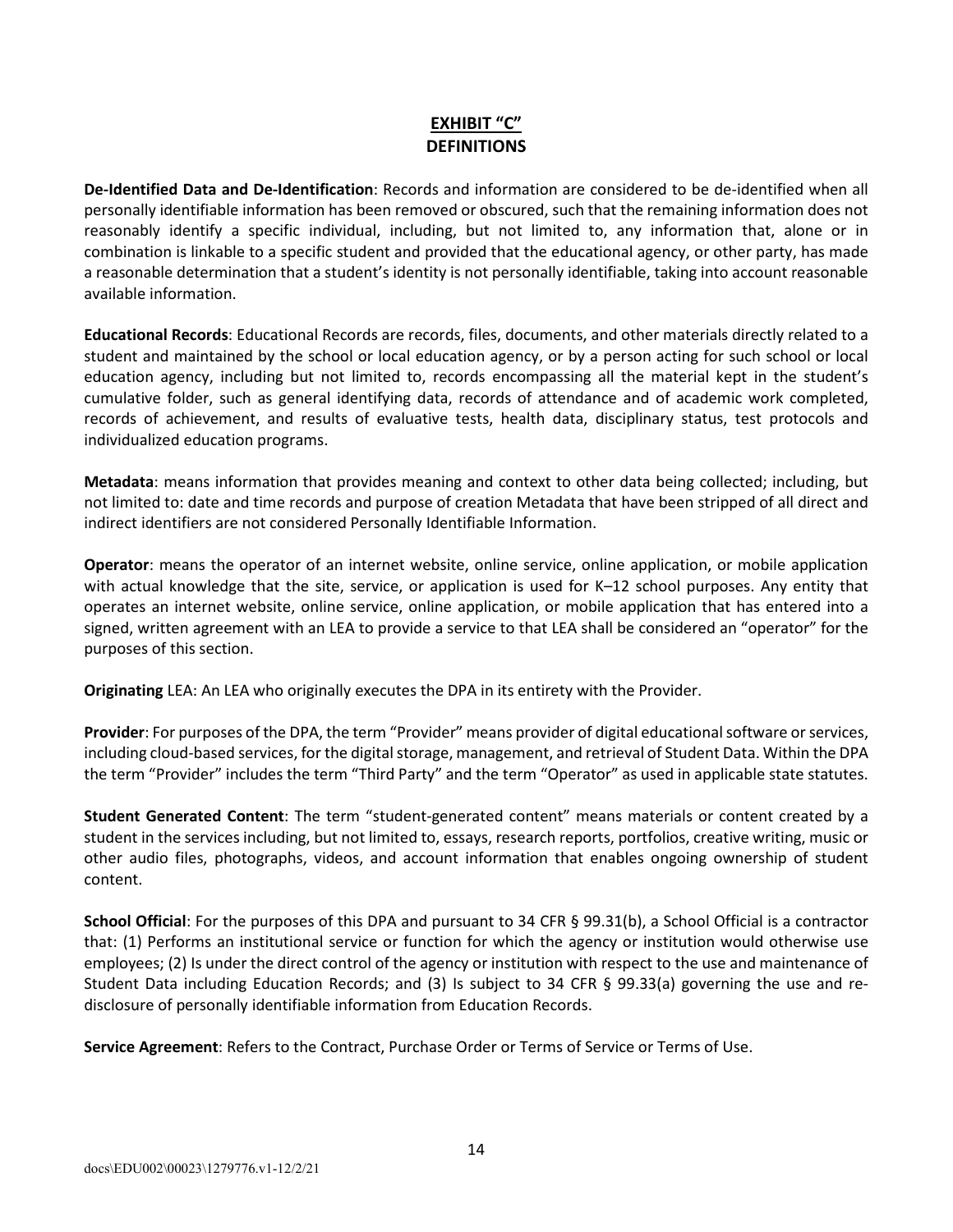**Student Data**: Student Data includes any data, whether gathered by Provider or provided by LEA or its users, students, or students' parents/guardians, that is descriptive of the student including, but not limited to, information in the student's educational record or email, first and last name, birthdate, home or other physical address, telephone number, email address, or other information allowing physical or online contact, discipline records, videos, test results, special education data, juvenile dependency records, grades, evaluations, criminal records, medical records, health records, social security numbers, biometric information, disabilities, socioeconomic information, individual purchasing behavior or preferences, food purchases, political affiliations, religious information, text messages, documents, student identifiers, search activity, photos, voice recordings, geolocation information, parents' names, or any other information or identification number that would provide information about a specific student. Student Data includes Meta Data. Student Data further includes "personally identifiable information (PII)," as defined in 34 C.F.R. § 99.3 and as defined under any applicable state law. Student Data shall constitute Education Records for the purposes of this DPA, and for the purposes of federal, state, and local laws and regulations. Student Data as specified in **Exhibit "B"** is confirmed to be collected or processed by the Provider pursuant to the Services. Student Data shall not constitute that information that has been anonymized or de-identified, or anonymous usage data regarding a student's use of Provider's services.

**Subprocessor:** For the purposes of this DPA, the term "Subprocessor" (sometimes referred to as the "Subcontractor") means a party other than LEA or Provider, who Provider uses for data collection, analytics, storage, or other service to operate and/or improve its service, and who has access to Student Data.

**Subscribing LEA**: An LEA that was not party to the original Service Agreement and who accepts the Provider's General Offer of Privacy Terms.

**Targeted Advertising:** means presenting an advertisement to a student where the selection of the advertisement is based on Student Data or inferred over time from the usage of the operator's Internet web site, online service or mobile application by such student or the retention of such student's online activities or requests over time for the purpose of targeting subsequent advertisements. "Targeted advertising" does not include any advertising to a student on an Internet web site based on the content of the web page or in response to a student's response or request for information or feedback.

**Third Party**: The term "Third Party" means a provider of digital educational software or services, including cloudbased services, for the digital storage, management, and retrieval of Education Records and/or Student Data, as that term is used in some state statutes. However, for the purpose of this DPA, the term "Third Party" when used to indicate the provider of digital educational software or services is replaced by the term "Provider."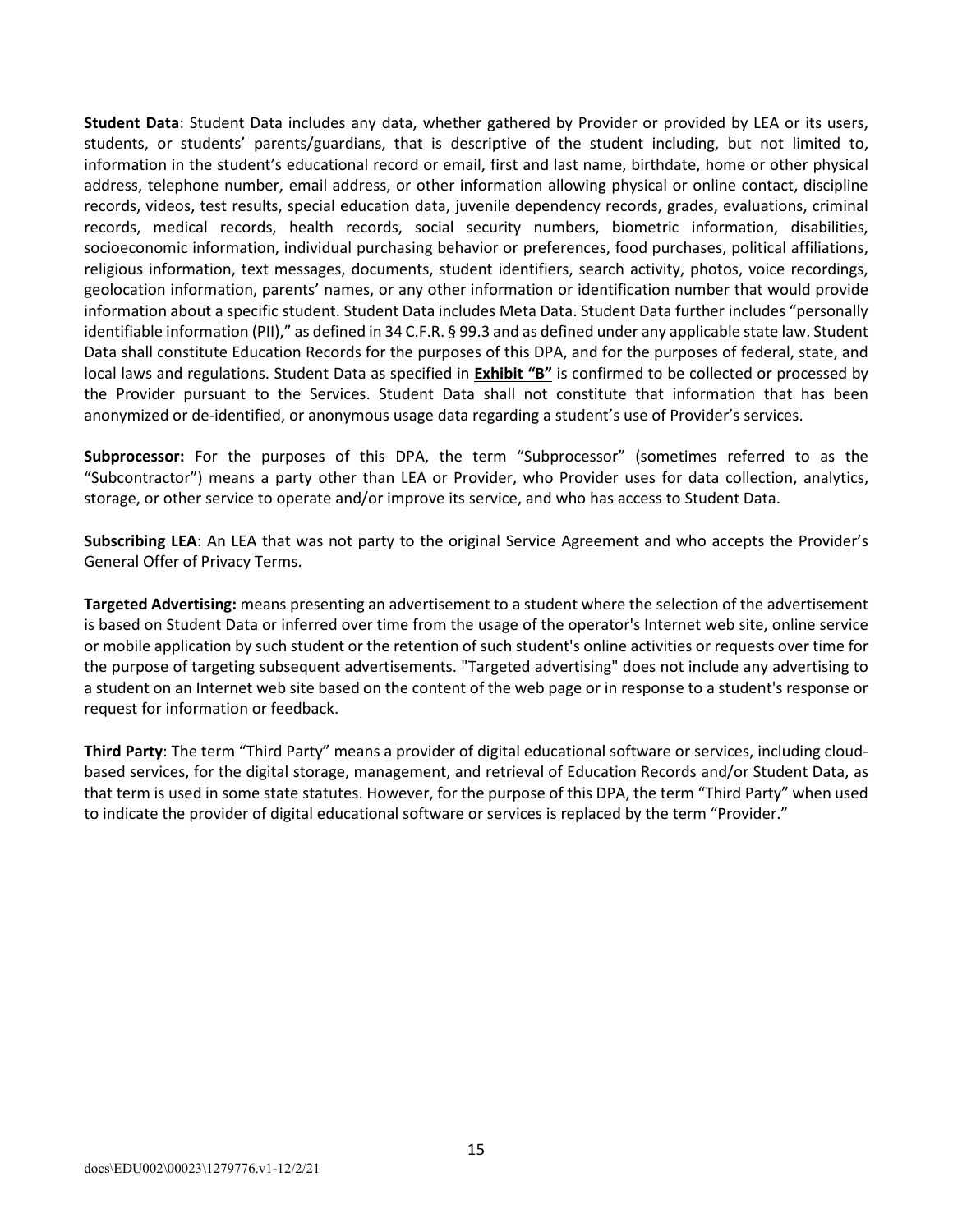#### **EXHIBIT "D" DIRECTIVE FOR DISPOSITION OF DATA**

[**Insert Name of District or LEA**] Provider to dispose of data obtained by Provider pursuant to the terms of the Service Agreement between LEA and Provider. The terms of the Disposition are set forth below:

#### 1. Extent of Disposition

Disposition is partial. The categories of data to be disposed of are set forth below or are found in an attachment to this Directive:

#### [**Insert categories of data here**]

\_\_ Disposition is Complete. Disposition extends to all categories of data.

\_\_\_\_\_\_\_\_\_\_\_\_\_\_\_\_\_\_\_\_\_\_\_\_\_\_\_\_\_\_\_\_\_\_\_\_\_\_\_\_ \_\_\_\_\_\_\_\_\_\_\_\_\_\_\_\_\_\_

\_\_\_\_\_\_\_\_\_\_\_\_\_\_\_\_\_\_\_\_\_\_\_\_\_\_\_\_\_\_\_\_\_\_\_\_\_\_\_\_\_ \_\_\_\_\_\_\_\_\_\_\_\_\_\_\_\_\_\_

#### 2. Nature of Disposition

\_\_\_\_\_ Disposition shall be by destruction or deletion of data.

\_\_\_\_\_ Disposition shall be by a transfer of data. The data shall be transferred to the following site as follows:

#### [**Insert or attach special instructions**]

#### 3. Schedule of Disposition

Data shall be disposed of by the following date:

As soon as commercially practicable.

 $X$  By 30 days and 65 days from all backups

4. Signature

Authorized Representative of LEA Date

5. Verification of Disposition of Data

Authorized Representative of Company **Date**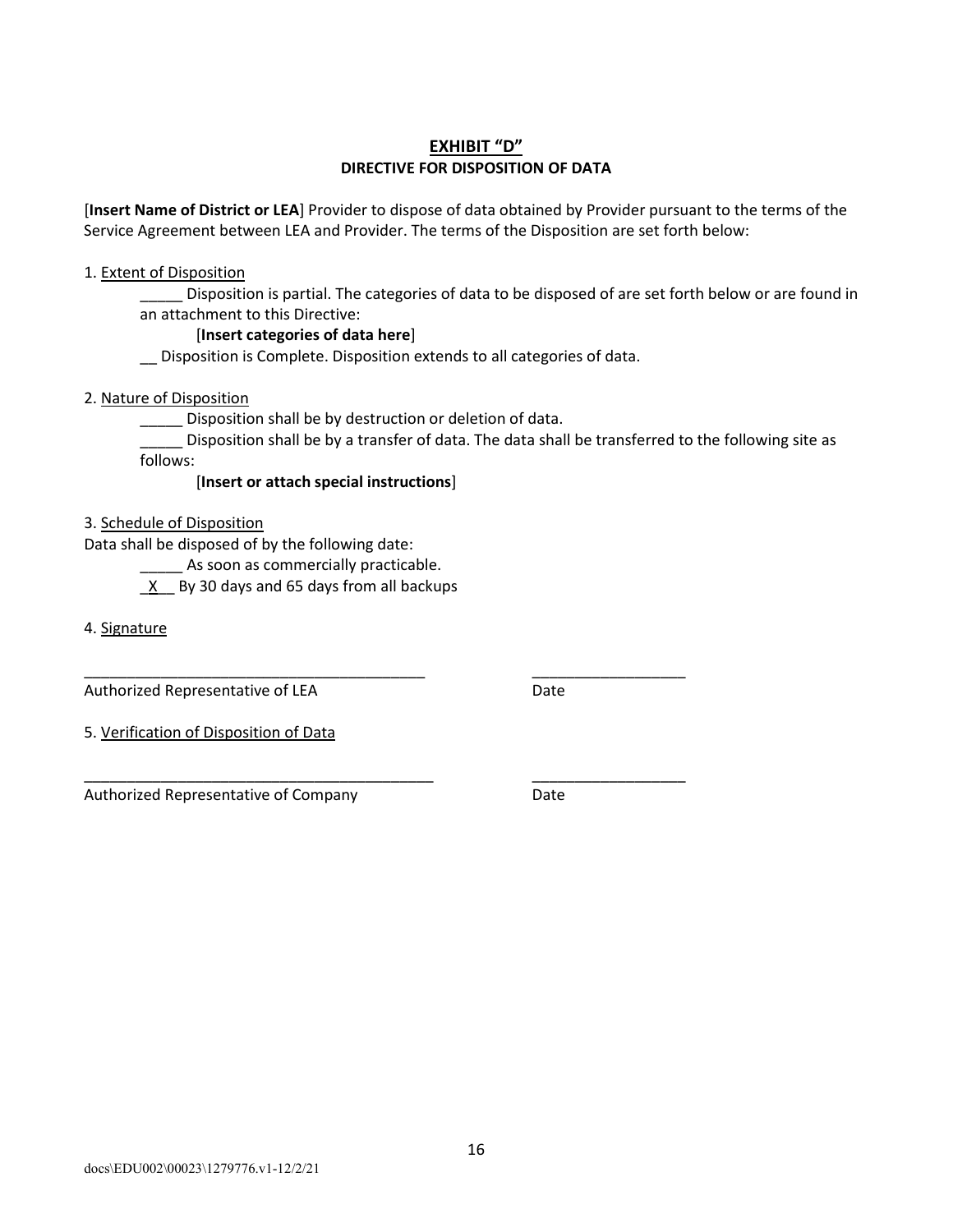#### **EXHIBIT "F" DATA SECURITY REQUIREMENTS**

#### **Adequate Cybersecurity Frameworks 2/24/2020**

The Education Security and Privacy Exchange ("Edspex") works in partnership with the Student Data Privacy Consortium and industry leaders to maintain a list of known and credible cybersecurity frameworks which can protect digital learning ecosystems chosen based on a set of guiding cybersecurity principles\* ("Cybersecurity Frameworks") that may be utilized by Provider.

|                           | <b>MAINTAINING ORGANIZATION/GROUP</b>                                                   | <b>FRAMEWORK(S)</b>                                                                                                                  |
|---------------------------|-----------------------------------------------------------------------------------------|--------------------------------------------------------------------------------------------------------------------------------------|
|                           | National Institute of Standards and<br>Technology                                       | NIST Cybersecurity Framework Version 1.1                                                                                             |
|                           | National Institute of Standards and<br>Technology                                       | NIST SP 800-53, Cybersecurity Framework for<br>Improving Critical Infrastructure Cybersecurity<br>(CSF), Special Publication 800-171 |
|                           | International Standards Organization                                                    | Information technology - Security techniques<br>- Information security management systems<br>(ISO 27000 series)                      |
|                           | Secure Controls Framework Council, LLC                                                  | Security Controls Framework (SCF)                                                                                                    |
| $\boldsymbol{\mathsf{x}}$ | Center for Internet Security                                                            | CIS Critical Security Controls (CSC, CIS Top 20)                                                                                     |
|                           | Office of the Under Secretary of Defense for<br>Acquisition and Sustainment (OUSD(A&S)) | <b>Cybersecurity Maturity Model Certification</b><br>(CMMC, ~FAR/DFAR)                                                               |

Cybersecurity Frameworks

*Please visit http://www.edspex.org for further details about the noted frameworks.*

\*Cybersecurity Principles used to choose the Cybersecurity Frameworks are located here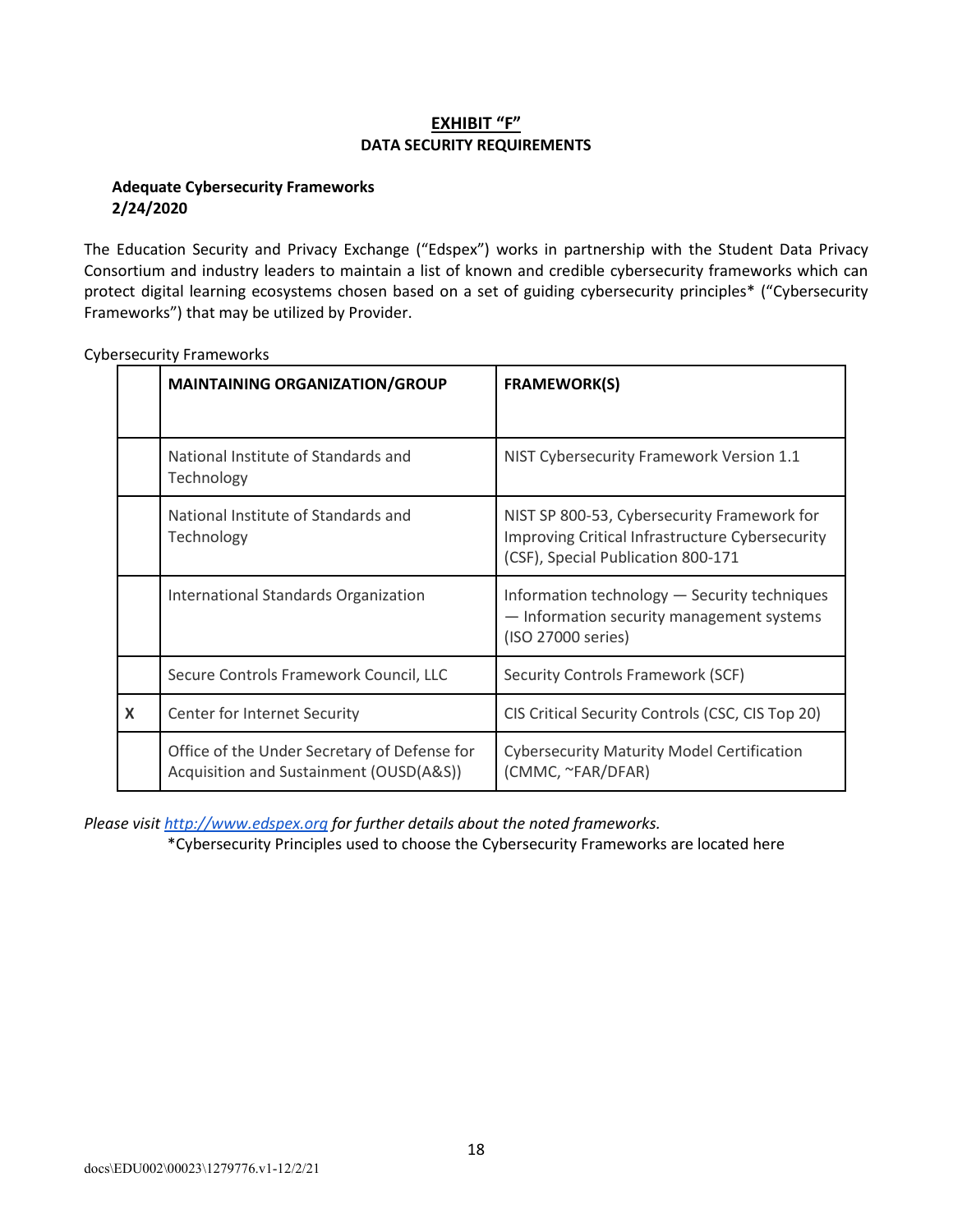## **EXHIBIT "G" Massachusetts**

**WHEREAS,** the documents and data transferred from LEAs and created by the Provider's Services are also subject to several state laws in Massachusetts. Specifically, those laws are 603 C.M.R. 23.00, Massachusetts General Law, Chapter 71, Sections 34D to 34H and 603 CMR 28.00; and

**WHEREAS,** the Parties wish to enter into these supplemental terms to the DPA to ensure that the Services provided conform to the requirements of the privacy laws referred to above and to establish implementing procedures and duties;

**WHEREAS,** the Parties wish these terms to be hereby incorporated by reference into the DPA in their entirety for Massachusetts;

- 1. In Article IV, Section 2, replace "otherwise authorized," with "otherwise required" and delete "or stated in the Service Agreement."
- 2. All employees of the Provider who will have direct contact with students shall pass criminal background checks.
- 3. In Article V, Section 1 Data Storage: Massachusetts does not require data to be stored within the United States.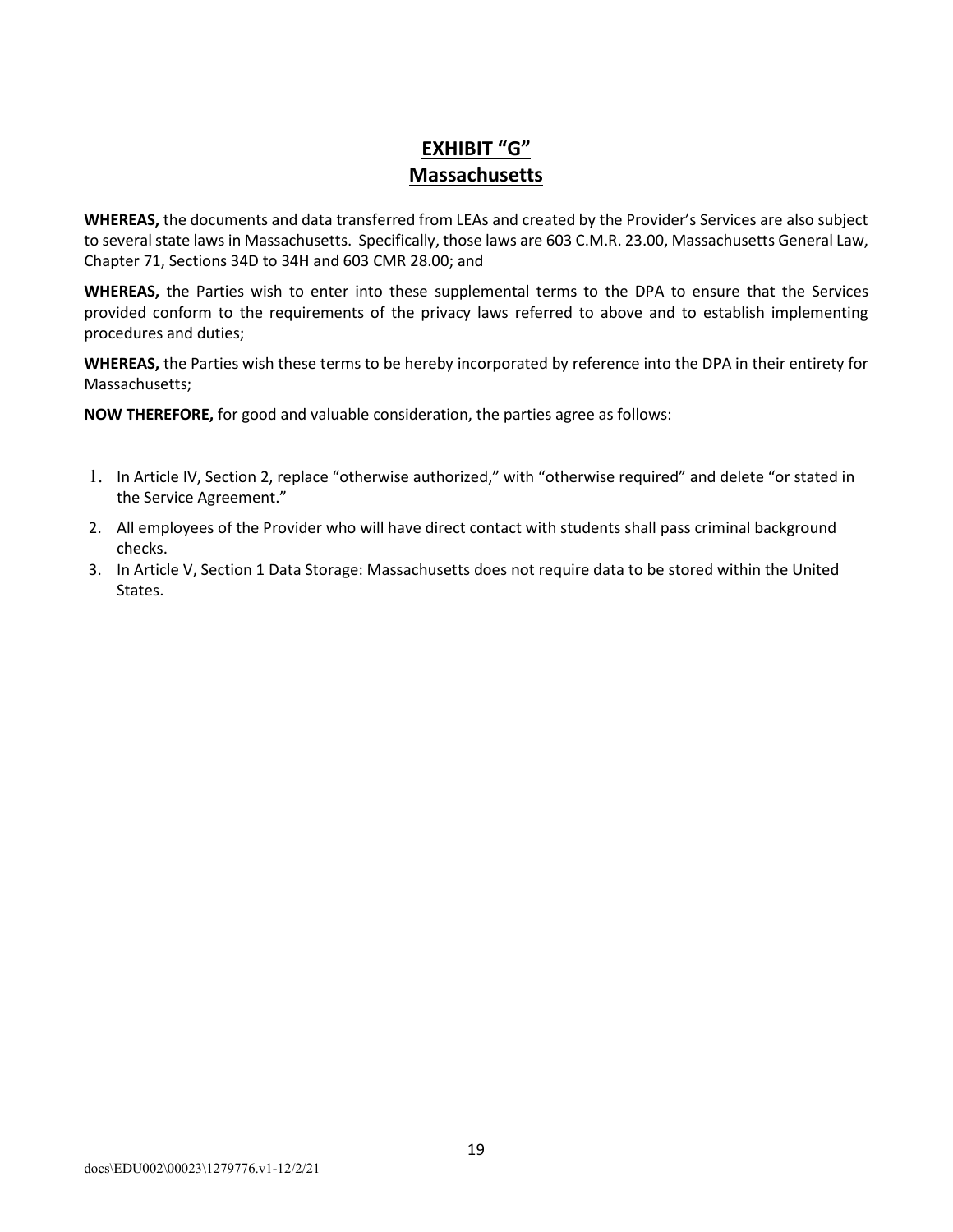## **EXHIBIT "G" Maine**

**WHEREAS,** the documents and data transferred from LEAs and created by the Provider's Services are also subject to several state laws in Maine. Specifically, those laws are 20-A M.R.S. §6001-6005.; 20-A M.R.S. §951 et. seq., Maine Unified Special Education Regulations, Maine Dep't of Edu. Rule Ch. 101; and

**WHEREAS,** the Parties wish to enter into these supplemental terms to the DPA to ensure that the Services provided conform to the requirements of the privacy laws referred to above and to establish implementing procedures and duties;

**WHEREAS,** the Parties wish these terms to be hereby incorporated by reference into the DPA in their entirety for Maine;

- 1. In Article IV, Section 2, replace "otherwise authorized," with "otherwise required" and delete "or stated in the Service Agreement."
- 2. All employees of the Provider who will have direct contact with students shall pass criminal background checks.
- 3. In Article V, Section 1 Data Storage: Maine does not require data to be stored within the United States.
- 4. The Provider may not publish on the Internet or provide for publication on the Internet any Student Data.
- 5. If the Provider collects student social security numbers, the Provider shall notify the LEA of the purpose the social security number will be used and provide an opportunity not to provide a social security number if the parent and/or student elects.
- 6. The parties agree that the definition of Student Data in Exhibit "C" includes the name of the student's family members, the student's place of birth, the student's mother's maiden name, results of assessments administered by the State, LEA or teacher, including participating information, course transcript information, including, but not limited to, courses taken and completed, course grades and grade point average, credits earned and degree, diploma, credential attainment or other school exit information, attendance and mobility information between and within LEAs within Maine, student's gender, race and ethnicity, educational program participation information required by state or federal law and email.
- 7. The parties agree that the definition of Student Data in Exhibit "C" includes information that:
	- a. Is created by a student or the student's parent or provided to an employee or agent of the LEA or a Provider in the course of the student's or parent's use of the Provider's website, service or application for kindergarten to grade 12 school purposes;
	- b. Is created or provided by an employee or agent of the LEA, including information provided to the Provider in the course of the employee's or agent's use of the Provider's website, service or application for kindergarten to grade 12 school purposes; or
	- c. Is gathered by the Provider through the operation of the Provider's website, service or application for kindergarten to grade 12 school purposes.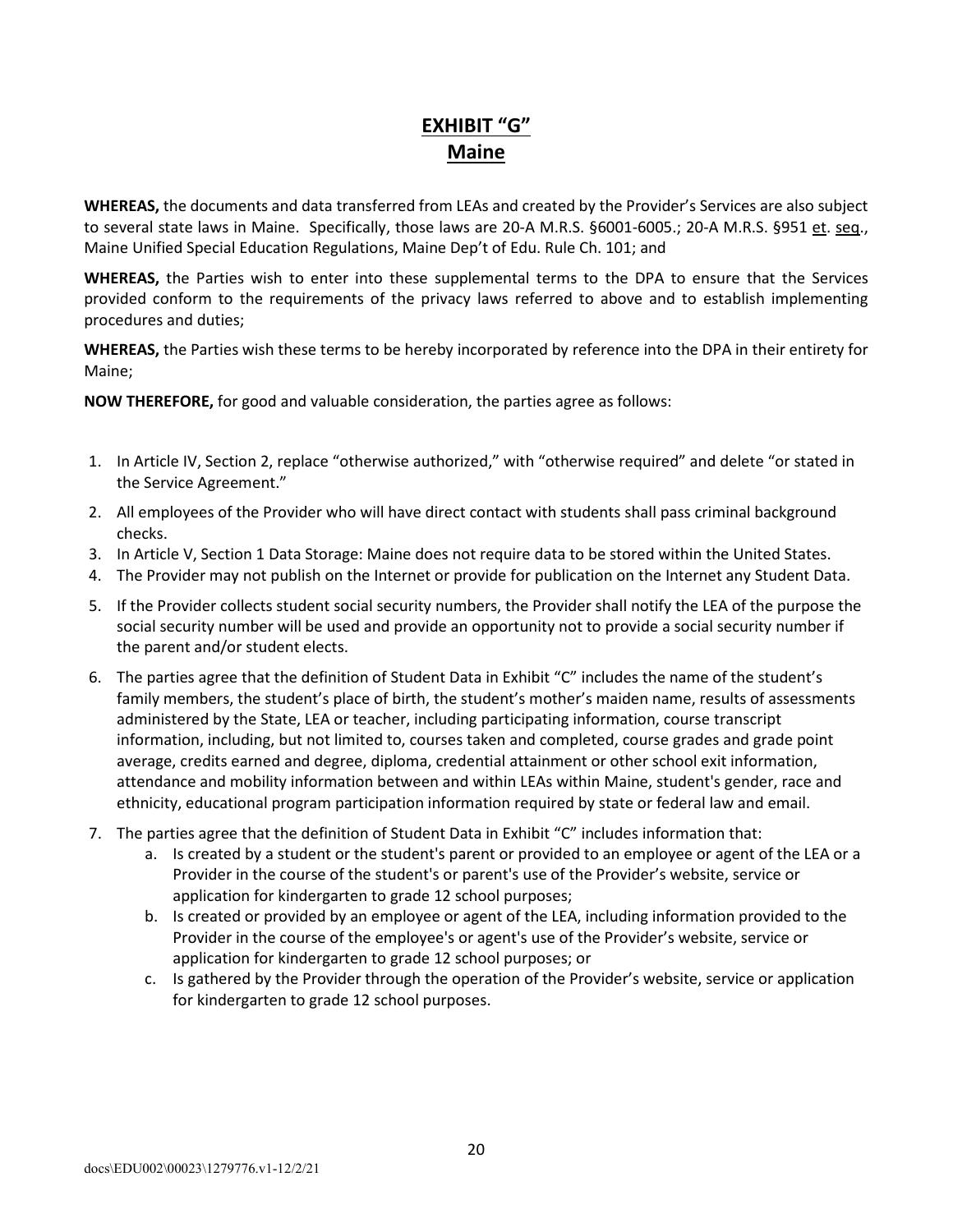### **EXHIBIT "G" Rhode Island**

**WHEREAS,** the documents and data transferred from LEAs and created by the Provider's Services are also subject to several state laws in Rhode Island. Specifically, those laws are R.I.G.L. 16-71-1, et. seq., R.I.G.L. 16-104-1, and R.I.G.L., 11-49.3 et. seq.; and

**WHEREAS,** the Parties wish to enter into these supplemental terms to the DPA to ensure that the Services provided conform to the requirements of the privacy laws referred to above and to establish implementing procedures and duties;

**WHEREAS,** the Parties wish these terms to be hereby incorporated by reference into the DPA in their entirety for Rhode Island;

- 1. In Article IV, Section 2, replace "otherwise authorized," with "otherwise required" and delete "or stated in the Service Agreement."
- 2. All employees of the Provider who will have direct contact with students shall pass criminal background checks.
- 3. In Article V, Section 1 Data Storage: Rhode Island does not require data to be stored within the United States.
- 4. The Provider agrees that this DPA serves as its written certification of its compliance with R.I.G.L. 16- 104-1.
- 5. The Provider agrees to implement and maintain a risk-based information security program that contains reasonable security procedures.
- 6. In the case of a data breach, as a part of the security breach notification outlined in Article V, Section 4(1), the Provider agrees to provide the following additional information:
	- **i.** Information about what the Provider has done to protect individuals whose information has been breached, including toll free numbers and websites to contact:
		- 1. The credit reporting agencies
		- 2. Remediation service providers
		- 3. The attorney general
	- **ii.** Advice on steps that the person whose information has been breached may take to protect himself or herself.
	- **iii.** A clear and concise description of the affected parent, legal guardian, staff member, or eligible student's ability to file or obtain a police report; how an affected parent, legal guardian, staff member, or eligible student's requests a security freeze and the necessary information to be provided when requesting the security freeze; and that fees may be required to be paid to the consumer reporting agencies.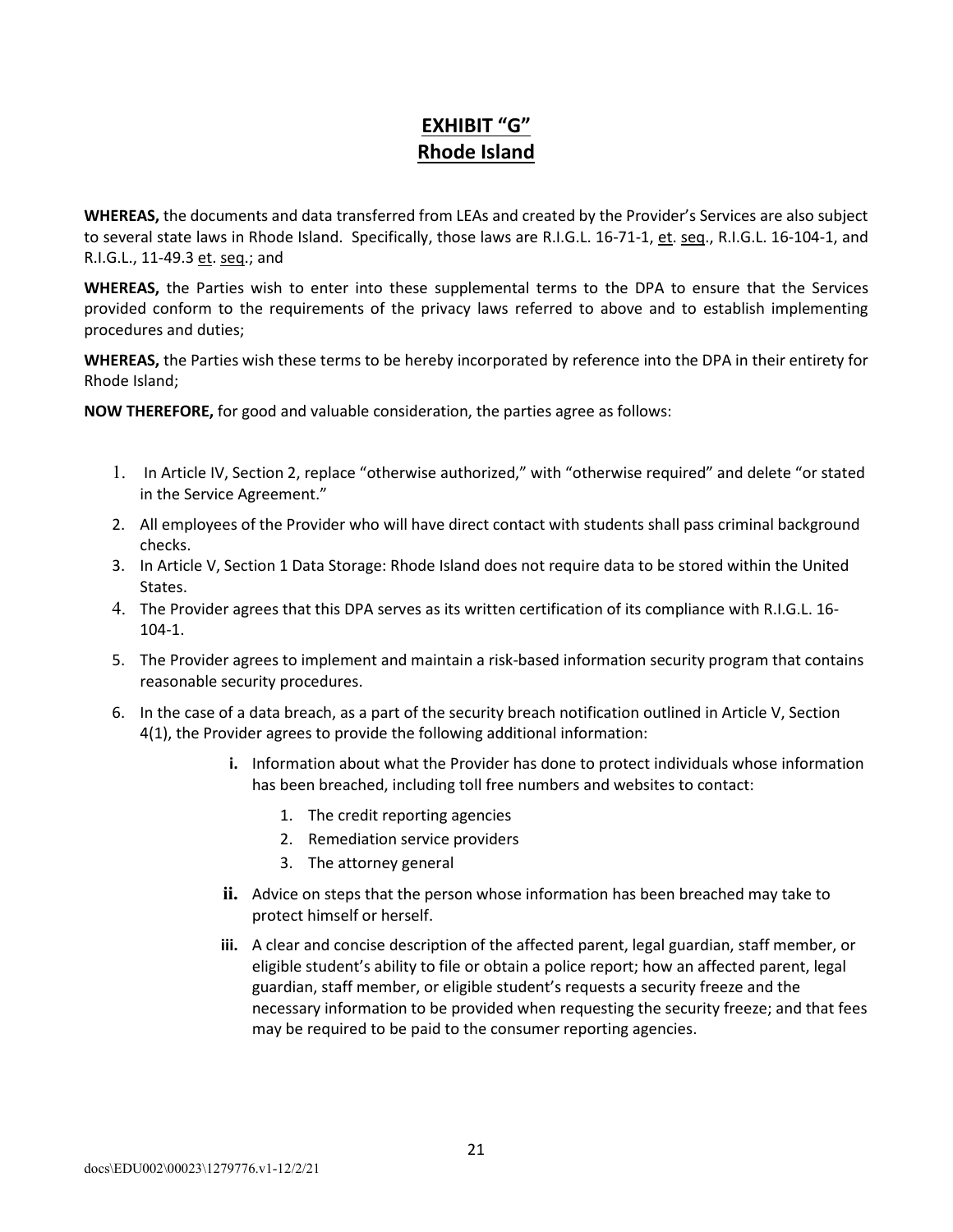### **EXHIBIT "G" New Hampshire**

**WHEREAS,** the documents and data transferred from LEAs and created by the Provider's Services are also subject to several state laws in New Hampshire. Specifically, those laws are RSA 189:1-e and 189:65-68-a; RSA 186; NH Admin. Code Ed. 300 and NH Admin. Code Ed. 1100; and

**WHEREAS,** the Parties wish to enter into these supplemental terms to the DPA to ensure that the Services provided conform to the requirements of the privacy laws referred to above and to establish implementing procedures and duties;

**WHEREAS,** the Parties wish these terms to be hereby incorporated by reference into the DPA in their entirety for New Hampshire;

**NOW THEREFORE,** for good and valuable consideration, the parties agree as follows:

- 1. All references in the DPA to "Student Data" shall be amended to state "Student Data and Teacher Data." **"**Teacher Data" is defined as at least the following:
- Social security number. Date of birth. Personal street address. Personal email address. Personal telephone number Performance evaluations.

Other information that, alone or in combination, is linked or linkable to a specific teacher, paraprofessional, principal, or administrator that would allow a reasonable person in the school community, who does not have personal knowledge of the relevant circumstances, to identify any with reasonable certainty.

Information requested by a person who the department reasonably believes or knows the identity of the teacher, paraprofessional, principal, or administrator to whom the education record relates.

"Teacher" means teachers, paraprofessionals, principals, school employees, contractors, and other administrators.

- **2.** In order to perform the Services described in the DPA, the LEA shall provide the categories of Teacher Data described in the Schedule of Data, attached hereto as **Exhibit "I".**
- 3. In Article IV, Section 2, replace "otherwise authorized," with "otherwise required" and delete "or stated in the Service Agreement."
- 4. In Article V, Section 1 Data Storage: New Hampshire does not require data to be stored within the United States.
- 5. In Article IV, Section 7 amend each reference to "students," to state: "students, teachers,…"
- 6. All employees of the Provider who will have direct contact with students shall pass criminal background checks.
- 7. Provider is prohibited from leasing, renting, or trading Student Data or Teacher Data to (a) market or advertise to students, teachers, or families/guardians; (b) inform, influence, or enable marketing, advertising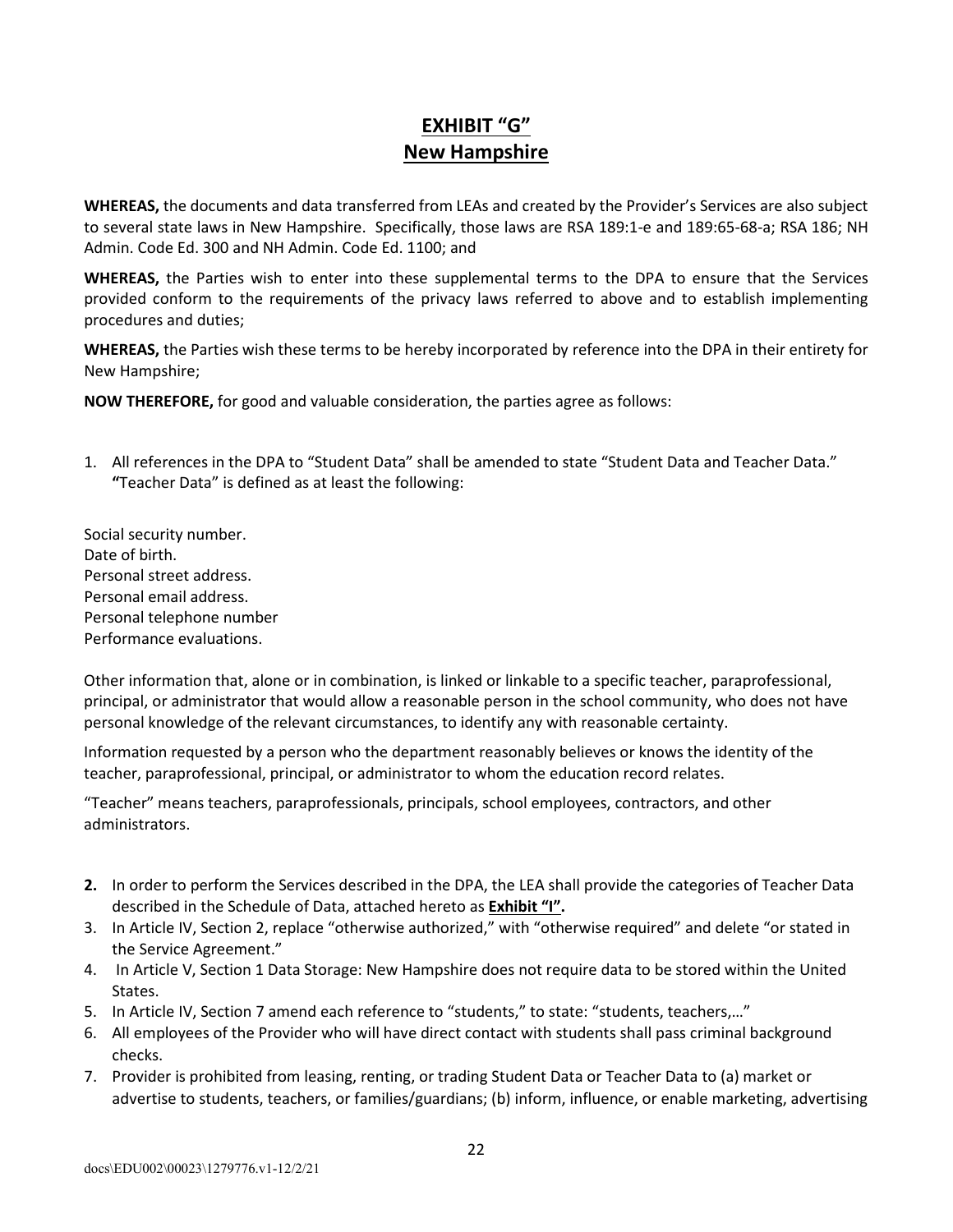or other commercial efforts by a Provider; (c) develop a profile of a student, teacher, family member/guardian or group, for any commercial purpose other than providing the Service to LEA; or (d) use the Student Data and Teacher Data for the development of commercial products or services, other than as necessary to provide the Service to the LEA. This section does not prohibit Provider from using Student Data and Teacher Data for adaptive learning or customized student learning purposes.

- 8. The Provider agrees to the following privacy and security standards. Specifically, the Provider agrees to:
	- (1) Limit system access to the types of transactions and functions that authorized users, such as students, parents, and LEA are permitted to execute;
	- (2) Limit unsuccessful logon attempts only if Using Google/Microsoft sign in
	- (3) Employ cryptographic mechanisms to protect the confidentiality of remote access sessions;
	- (4) Authorize wireless access prior to allowing such connections;
	- (5) Create and retain system audit logs and records to the extent needed to enable the monitoring, analysis, investigation, and reporting of unlawful or unauthorized system activity;
	- (6) Ensure that the actions of individual system users can be uniquely traced to those users so they can be held accountable for their actions;
	- (7) Establish and maintain baseline configurations and inventories of organizational systems (including hardware, software, firmware, and documentation) throughout the respective system development life cycles;
	- (8) Restrict, disable, or prevent the use of nonessential programs, functions, ports, protocols, and services;
	- (9) Enforce a minimum password complexity and change of characters when new passwords are created;
	- (10)Perform maintenance on organizational systems;
	- (11)Provide controls on the tools, techniques, mechanisms, and personnel used to conduct system maintenance;
	- (12)Ensure equipment removed for off-site maintenance is sanitized of any Student Data or Teacher Data in accordance with NIST SP 800-88 Revision 1;
	- (13)Protect (i.e., physically control and securely store) system media containing Student Data or Teacher Data, both paper and digital;
	- (14)Sanitize or destroy system media containing Student Data or Teacher Data in accordance with NIST SP 800-88 Revision 1 before disposal or release for reuse;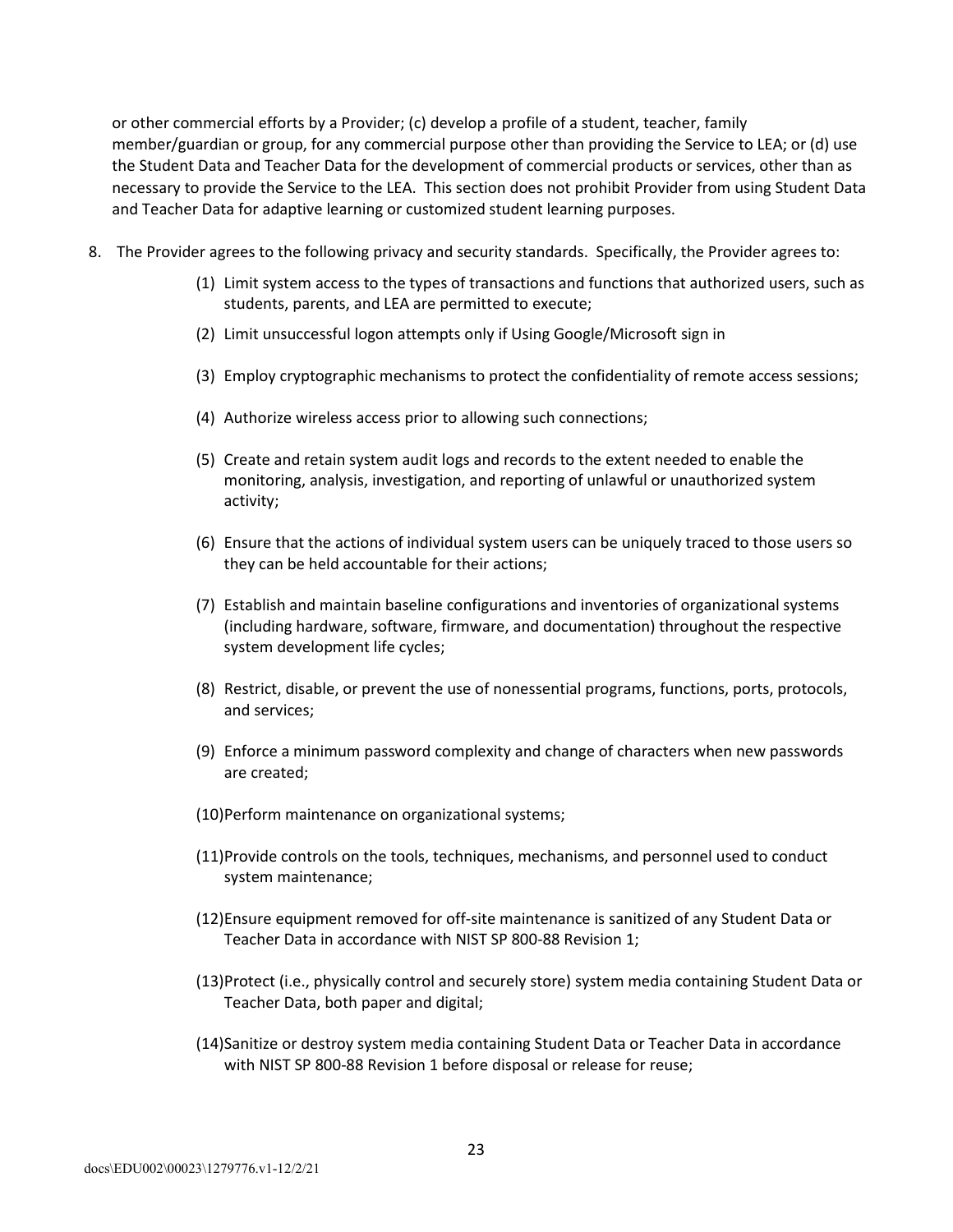- (15)Control access to media containing Student Data or Teacher Data and maintain accountability for media during transport outside of controlled areas;
- (16)Periodically assess the security controls in organizational systems to determine if the controls are effective in their application and develop and implement plans of action designed to correct deficiencies and reduce or eliminate vulnerabilities in organizational systems;
- (17)Monitor, control, and protect communications (i.e., information transmitted or received by organizational systems) at the external boundaries and key internal boundaries of organizational systems;
- (18)Deny network communications traffic by default and allow network communications traffic by exception (i.e., deny all, permit by exception);
- (19)Protect the confidentiality of Student Data and Teacher Data at rest;
- (20)Identify, report, and correct system flaws in a timely manner;
- (21)Provide protection from malicious code (i.e. Antivirus and Antimalware) at designated locations within organizational systems;
- (22)Monitor system security alerts and advisories and take action in response; and
- (23)Update malicious code protection mechanisms when new releases are available.

Alternatively, the Provider agrees to comply with one of the following standards: (1) NIST SP 800-171 rev 2, Basic and Derived Requirements; (2) NIST SP 800-53 rev 4 or newer, Low Impact Baseline or higher; (3) FedRAMP (Federal Risk and Authorization Management Program); (4) ISO/IEC 27001:2013; (5) Center for Internet Security (CIS) Controls, v. 7.1, Implementation Group 1 or higher; (6) AICPA System and Organization Controls (SOC) 2, Type 2; and (7) Payment Card Industry Data Security Standard (PCI DSS), v3.2.1. The Provider will provide to the LEA on an annual basis and upon written request demonstration of successful certification of these alternative standards in the form of a national or international Certification document; an Authorization to Operate (ATO) issued by a state or federal agency, or by a recognized security standards body; or a Preliminary Authorization to Operate (PATO) issued by the FedRAMP Joint Authorization Board (JAB).

- 9. In the case of a data breach, as a part of the security breach notification outlined in Article V, Section 4(1), the Provider agrees to provide the following additional information:
	- i. The estimated number of students and teachers affected by the breach, if any.
- 10. The parties agree to add the following categories into the definition of Student Data: the name of the student's parents or other family members, place of birth, social media address, unique pupil identifier, and credit card account number, insurance account number, and financial services account number.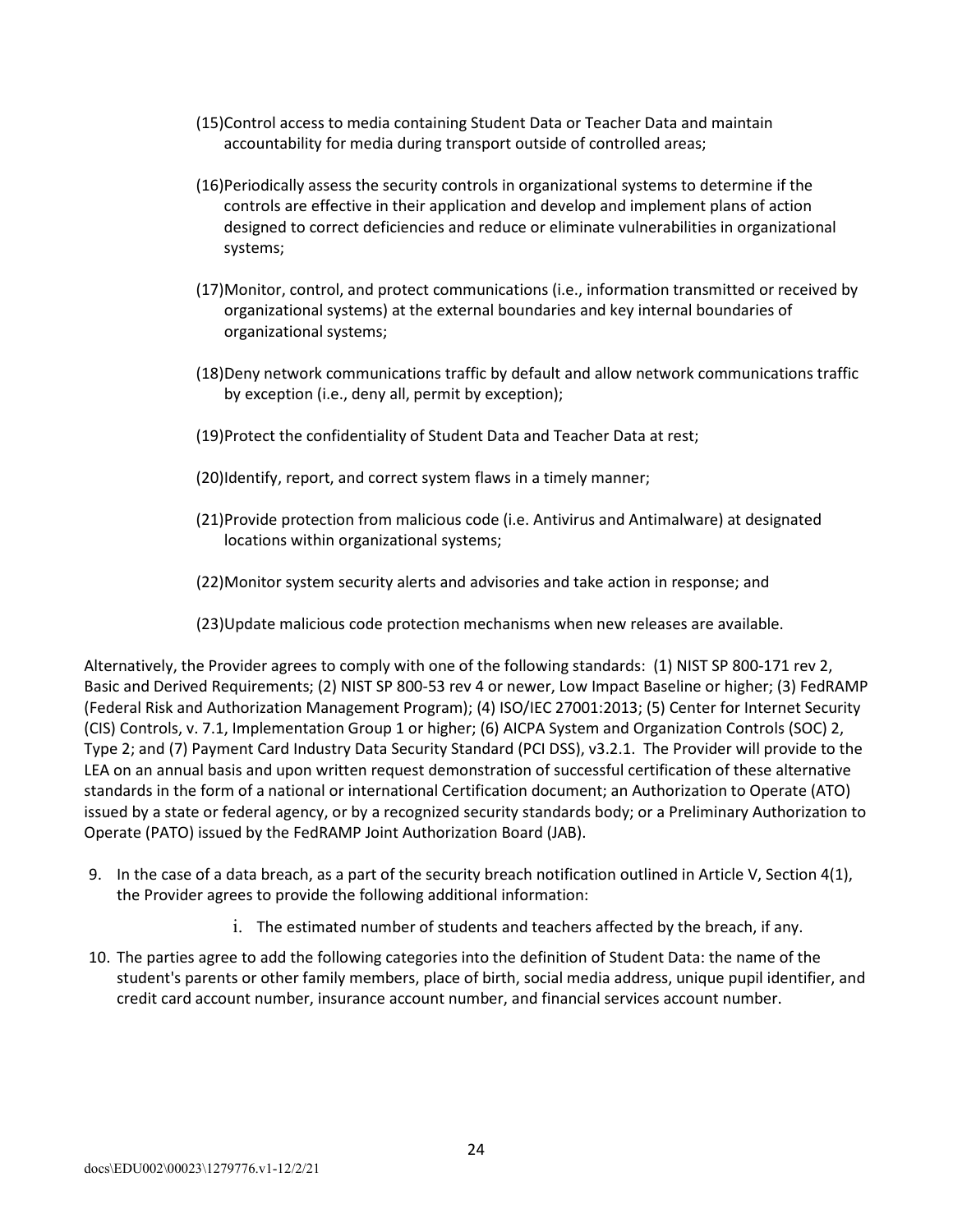## **EXHIBIT "G" Vermont**

**WHEREAS,** the documents and data transferred from LEAs and created by the Provider's Services are also subject to several state laws in Vermont. Specifically, those laws are 9 VSA 2443 to 2443f; 16 VSA 1321 to 1324; and

**WHEREAS,** the Parties wish to enter into these supplemental terms to the DPA to ensure that the Services provided conform to the requirements of the privacy laws referred to above and to establish implementing procedures and duties;

**WHEREAS,** the Parties wish these terms to be hereby incorporated by reference into the DPA in their entirety for Vermont;

- 1. In Article IV, Section 2, replace "otherwise authorized," with "otherwise required" and delete "or stated in the Service Agreement."
- 2. All employees of the Provider who will have direct contact with students shall pass criminal background checks.
- 3. In Article V, Section 1 Data Storage: Vermont does not require data to be stored within the United States.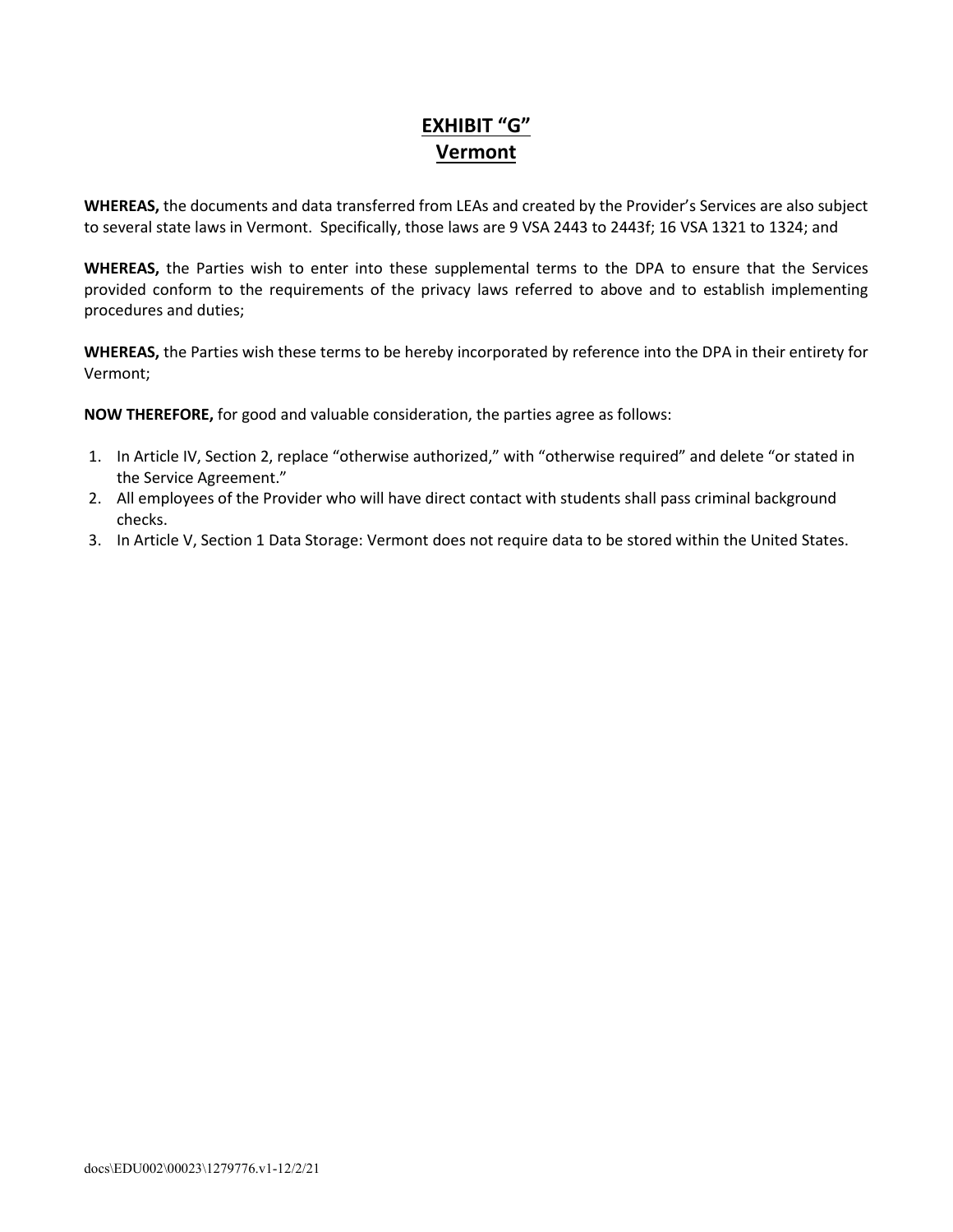| <b>EXHIBIT "I" - TEACHER DATA</b>           |                                                                                                        |                                                   |
|---------------------------------------------|--------------------------------------------------------------------------------------------------------|---------------------------------------------------|
| <b>Category of Data</b>                     | <b>Elements</b>                                                                                        | <b>Check if used</b><br>by your<br>system         |
| Application<br>Technology<br>Meta Data      | IP Addresses of users, Use of cookies etc.                                                             | X                                                 |
|                                             | Other application technology meta data-Please specify:                                                 |                                                   |
| <b>Application Use</b><br><b>Statistics</b> | Meta data on user interaction with application                                                         |                                                   |
| Communications                              | Online communications that are captured (emails, blog entries)                                         |                                                   |
| Demographics                                | Date of Birth<br>Place of Birth<br><b>Social Security Number</b>                                       |                                                   |
|                                             | Ethnicity or race<br>Other demographic information-Please specify:                                     |                                                   |
| <b>Personal Contact</b><br>Information      | <b>Personal Address</b><br><b>Personal Email</b><br>Personal Phone                                     |                                                   |
| Performance<br>evaluations                  | Performance Evaluation Information                                                                     |                                                   |
| Schedule                                    | Teacher scheduled courses<br>Teacher calendar                                                          |                                                   |
| Special<br>Information                      | <b>Medical alerts</b><br>Teacher disability information<br>Other indicator information-Please specify: |                                                   |
|                                             | Local (School district) ID number<br>State ID number                                                   |                                                   |
|                                             | Vendor/App assigned student ID number                                                                  |                                                   |
| Teacher<br>Identifiers                      | Teacher app username                                                                                   | X (only if not<br>using Google or<br>other login) |
|                                             | Teacher app passwords                                                                                  | X (only if not<br>using Google or<br>other login) |
| Teacher In App<br>Performance               | Program/application performance                                                                        |                                                   |
| <b>Teacher Survey</b>                       |                                                                                                        |                                                   |
| Responses                                   | Teacher responses to surveys or questionnaires                                                         |                                                   |
| Teacher work                                | Teacher generated content; writing, pictures etc.<br>Other teacher work data -Please specify:          |                                                   |
| Education                                   | Course grades from schooling                                                                           |                                                   |
|                                             | Other transcript data -Please specify:                                                                 |                                                   |
| Other                                       | Please list each additional data element used, stored or collected by your application                 |                                                   |